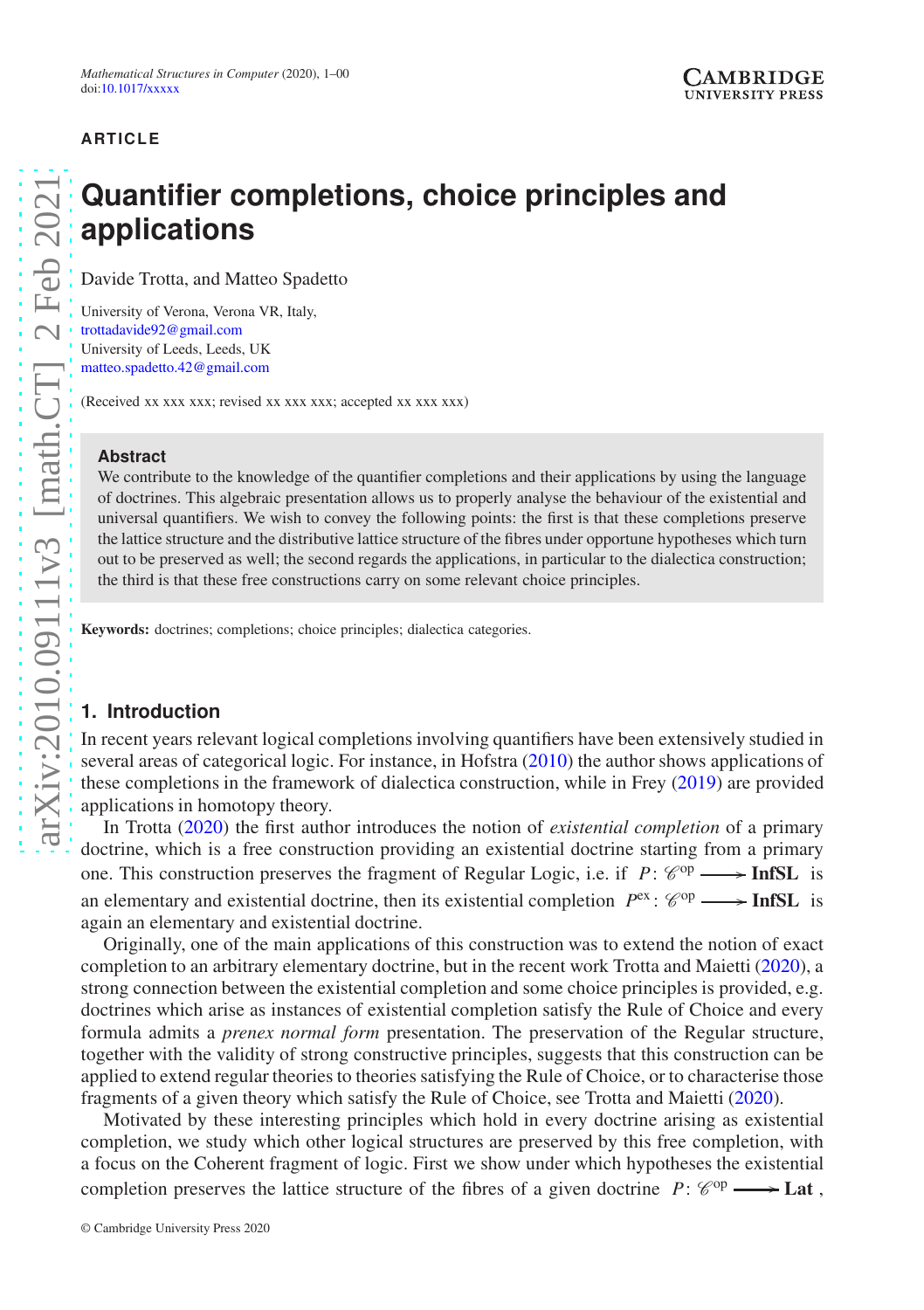where Lat is the category of lattices. Here the crucial assumption is the existence of left-adjoints for the family of reindexings along coproduct injections. Moreover, requiring the objects of  $\mathscr C$  to be inhabited, we get the existential completion of *P* to satisfy this property as well.

Then we show that the distributivity of meets over joins in the fibres is preserved by the existential completion as well, and this preservation depends on the assumption that the family of left-adjoints to reindexings along coproduct injections satisfies the Frobenius Reciprocity. These results allow to apply the existential completion to extend, for example, theories whose predicative part is written in the fragment of Coherent Logic or, more generally, in the fragment of Geometric Logic.

A by-product of our previous analysis regards the notion of *universal completion*, which can be presented as the dual counterpart of the existential completion. In detail, observing that the universal completion  $P^{\text{un}}$  of a doctrine is nothing but the doctrine  $(-)^{\text{op}}((-)^{\text{op}}P)^{\text{ex}}$ , where  $(-)$ <sup>op</sup>: **Pos**  $\longrightarrow$  **Pos** denotes the functor which inverts the order of a poset, it is the case that all our results regarding the preservation properties of the existential completion dualise in the setting of the universal completion. For instance, we automatically get when it is the case the universal completion preserves the lattice structure of the fibres and thier distributivity. Moreover, since the existential completion satisfies the Rule of Choice, we show that the universal completion of a doctrine satisfies a property which we call *Counterexample Property*, which corresponds to saying that if  $\forall x \psi(x) \vdash \bot$  then there exists a term *t* such that  $\psi(t) \vdash \bot$ . This term *t* represents the *counterexample*. For sake of readability and thanks to the notable symmetry between these completions, we present any given result regarding the universal completion right after the corresponding one for the existential completion.

Finally we study how these constructions interact and their applications. Whenever the base category of a given universal doctrine is also cartesian closed, it is the case that its existential completion preserves the universal structure, i.e. is universal as well. In other words by sequentially applying the universal and the existential completions to a given doctrine  $P: \mathcal{C}^{op} \longrightarrow \mathbf{Lat}$ , we get a doctrine  $(P^{\text{un}})^{ex}$ :  $\mathcal{C}^{\text{op}} \longrightarrow$  **Lat** which is both existential and universal. Moreover it validates a form of choice principle called AC by Troelstra in Gödel et al. [\(1986\)](#page-21-2):

$$
\forall x \exists y \alpha(x, y) \rightarrow \exists f \forall x \alpha(x, fx).
$$

An relevant application of our study about preservations regards the dialectica construction, see de Paiva [\(1991](#page-21-3)); Hyland [\(2002](#page-21-4)). As pointed out in Hofstra [\(2010\)](#page-21-0) in the framework of fibration theory, the interaction of constructions which freely add quantifiers plays a crucial rule in the abstract presentation of the dialectica interpretation Gödel [\(1958\)](#page-21-5), in particular in the construction of the *dialectica monad*. In Hofstra [\(2010\)](#page-21-0) the author shows that this monad can be decomposed as first a simple product completion, followed by simple co-product completion. The original presentation of the dialectica construction has always made it difficult to analyse the properties of the dialectica categories. This recent alternative characterisation in terms of quantifier completions, suggests that several results of preservation of these constructions might have a crucial role in spotting categorical features of diaelctica categories.

For instance, our results yield a proof that the poset reflection of the dialectica category Dial(*P*) associated to a doctrine  $P: \mathcal{C}^{op} \longrightarrow \mathbf{Lat}$  is a lattice, as well as a sufficient condition over a given doctrine that makes the poset reflection of the corresponding dialectica category into a distributive lattice. Such results give grounds for hope in further applications of this deep relation between the dialectica construction and the quantifier additions.

*Synopsis.* In Section 2 we recall definitions about universal and existential doctrines, and we fix the notation. In Section 3 we recall from Trotta [\(2020](#page-22-0)) the existential completion, we introduce the universal one, and we prove a form a duality between the two notions. In Section 4 we display a set of hypotheses under which the existential and universal completions preserve the lattice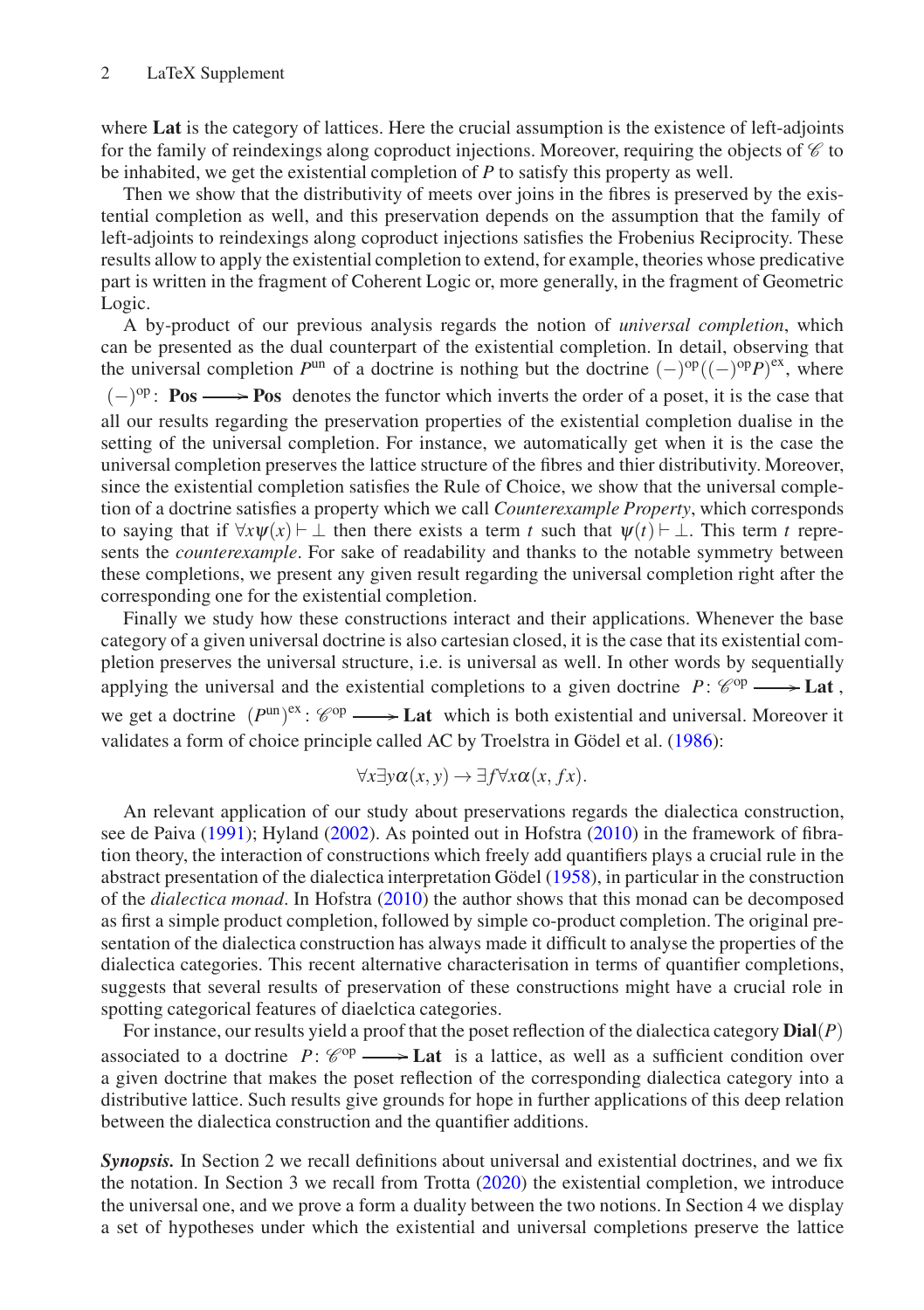structure of the fibres of a given doctrine. In Section 5 we show that the same hypotheses, together with the additional request regarding the Frobenius Reciprocity, also allow the preservation of the distributivity in the fibres. In Section 6 we present the interaction between the two constructions and the applications. In Section 7 we show which choice principles arise in doctrines which are instances of free quantifier constructions. Conclusions and future works are treated in Section 8.

#### **2. Brief recap on doctrines**

The notion of hyperdoctrine was introduced by F.W. Lawvere in a series of seminal papers Lawvere [\(1969,](#page-22-2) [1970\)](#page-22-3), and in the following years this notion has been revisited and generalised in several ways, see Maietti and Rosolini [\(2013](#page-22-4)*b*[,a](#page-22-5)[,c](#page-22-6)).

In this work we start by considering a more general notion, which we call *pos-doctrine*. We specialise this notion during the next sections.

**Definition 1.** A **pos-doctrine** is a functor  $P: \mathcal{C}^{op} \longrightarrow \mathbf{Pos}$  , where  $\mathcal{C}$  is a category with finite *products, and* Pos *is the category of posets.*

We think of the base category  $\mathscr C$  of a pos-doctrine as the category of *types* or *contexts* and, for every object  $A \in \mathcal{C}$ , we have a poset  $P(A) = (P(A), \vdash)$  of *predicates* on A.

<span id="page-2-0"></span>**Examples 2.** Let  $\mathscr{C}$  be a category with finite limits. The functor:

$$
\mathsf{Sub}_{\mathscr{C}}\colon \mathscr{C}^{op}\longrightarrow \mathbf{Pos}
$$

assigning to an object *A* in  $\mathscr C$  the poset Sub $\mathscr C(A)$  of subobjects of *A* and such that for an arrow  $B \longrightarrow A$  the morphism  $\text{Sub}_{\mathscr{C}}(f)$ :  $\text{Sub}_{\mathscr{C}}(A) \longrightarrow \text{Sub}_{\mathscr{C}}(B)$  is given by pulling a subobject back along *f* , is a pos-doctrine.

<span id="page-2-2"></span>**Examples 3.** Consider the set-theoretic doctrine *S*:  $Set^{op} \longrightarrow Pos$ . In this case Set is the category of sets and functions and, for every set *A*, *S*(*A*) is the poset category of subsets of the set *A* together with the inclusions. A functor  $S_f$ :  $S(B) \longrightarrow S(A)$  acts as the inverse image  $f^{-1}U$ on a subset *U* of *B*.

<span id="page-2-1"></span>**Examples 4.** Let  $\mathcal{T}$  be a theory in a first order language  $\mathcal{L}$ . We define a pos-doctrine:

$$
LT: \mathscr{C}_{\mathscr{T}}^{\mathrm{op}} \longrightarrow \mathbf{Pos}
$$

where  $\mathcal{C}_{\mathcal{T}}$  is the category of contexts, i.e. of lists of variables and term substitutions:

- *objects* of  $\mathcal{C}_{\mathcal{T}}$  are finite lists of variables  $\vec{x} := (x_1, \dots, x_n)$ , and we include the empty list ();
- a *morphism* from  $(x_1, \ldots, x_n)$  into  $(y_1, \ldots, y_m)$  is a substitution:

 $[t_1/y_1, \ldots, t_m/y_m]$ 

where the terms  $t_i$  are built in  $\mathcal L$  on the variables  $x_1, \ldots, x_n$ ;

• the *composition* of two morphisms  $[\vec{t}/\vec{y}] : \vec{x} \longrightarrow \vec{y}$  and  $[\vec{s}/\vec{z}] : \vec{y} \longrightarrow \vec{z}$  is given by substitution.

The functor  $LT: \mathcal{C}_{\mathcal{T}}^{\text{op}} \longrightarrow \text{InfSL}$  sends a list  $(x_1, \ldots, x_n)$  to the set:

$$
LT(x_1,\ldots,x_n)
$$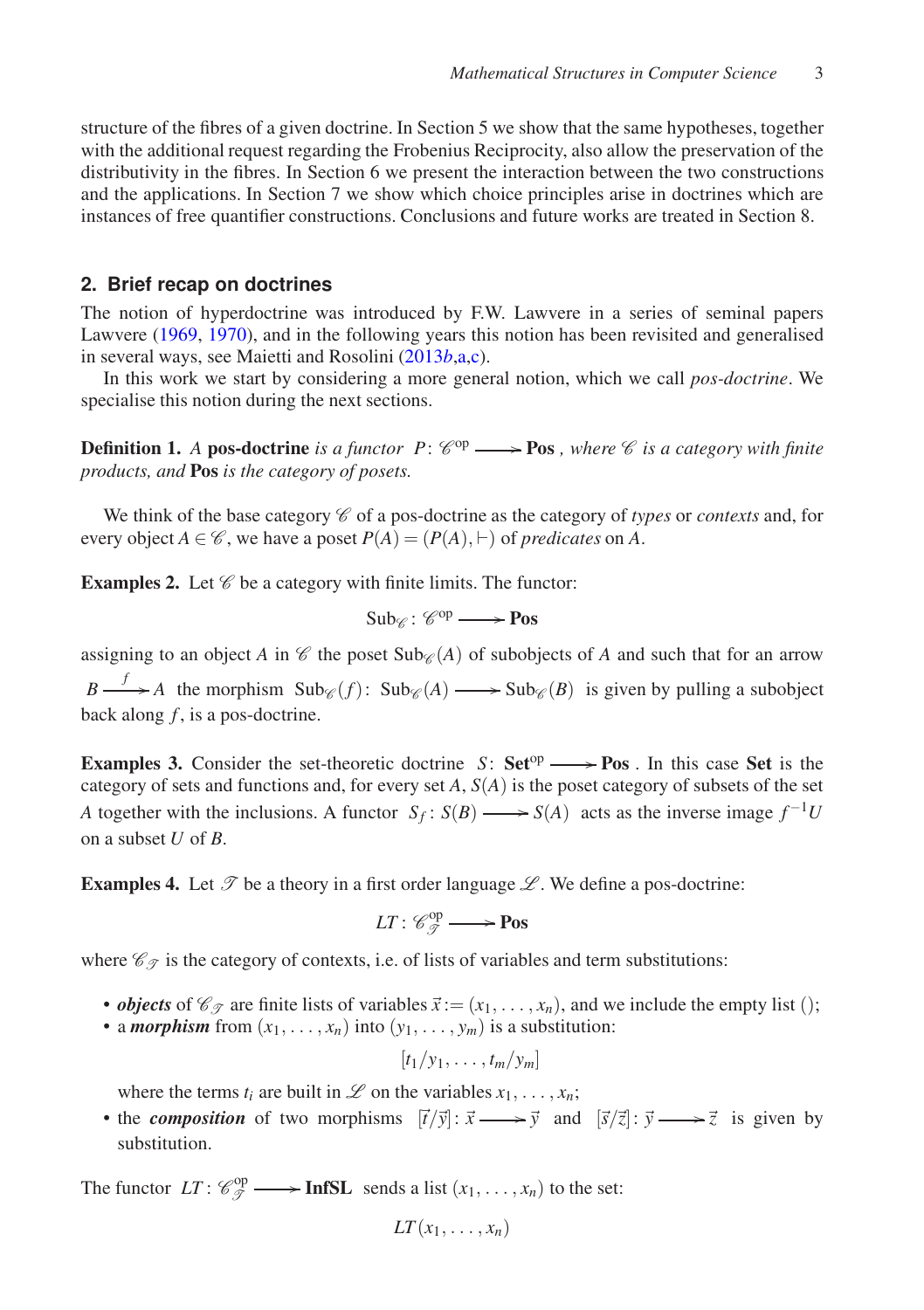of all well-formed formulas in the context  $(x_1, \ldots, x_n)$ . We say that  $\psi \leq \phi$ , where  $\phi, \psi \in$  $LT(x_1, \ldots, x_n)$ , if  $\psi \vdash_{\mathcal{P}} \phi$ , and we consider its poset reflection. Given a morphism:

$$
[t_1/y_1,\ldots,t_m/y_m]: (x_1,\ldots,x_n) \longrightarrow (y_1,\ldots,y_m)
$$

of  $\mathscr{C}_{\mathscr{T}}$ , the functor  $LT_{\vec{r}/\vec{y}}$  acts as the substitution  $LT_{\vec{r}/\vec{y}}(\psi(y_1, \dots, y_m)) = \psi[\vec{t}/\vec{y}].$ 

**Definition 5.** A pos-doctrine  $P: \mathcal{C}^{op} \longrightarrow \textbf{Pos}$  is existential if, for every  $A_1$  and  $A_2$  in  $\mathcal{C}$ , for *any projection*  $pr_i$ :  $A_1 \times A_2 \longrightarrow A_i$ ,  $i = 1, 2$ , the functor:

 $P_{\text{pr}_i}: P(A_i) \longrightarrow P(A_1 \times A_2)$ 

*has a left adjoint* <sup>E</sup>pr*<sup>i</sup> , and these satisfy the* Beck-Chevalley condition: *for any pullback diagram:*



*with* pr *and* pr′ *projections, for any* β *in P*(*X*) *the canonical arrow:*

$$
\mathbb{E}_{\mathrm{pr}'} P_{f'}(\beta) \leq P_f \mathbb{E}_{\mathrm{pr}}(\beta)
$$

*is an isomorphism.*

**Examples 6.** The pos-doctrine Sub:  $\mathcal{C}^{op} \longrightarrow \textbf{Pos}$  presented in Example [2](#page-2-0) is existential if and only if the base category  $\mathcal C$  is regular. See Maietti and Rosolini [\(2013](#page-22-4)*b*).

**Definition 7.** A pos-doctrine  $P: \mathcal{C}^{op} \longrightarrow \mathbf{Pos}$  *is* universal *if, for every*  $A_1$  *and*  $A_2$  *in*  $\mathcal{C}$ *, for any projection*  $pr_i: A_1 \times A_2 \longrightarrow A_i$ ,  $i = 1, 2$ , the functor

 $P_{\text{pr}_i}: P(A_i) \longrightarrow P(A_1 \times A_2)$ 

*has a right adjoint <sup>A</sup>* pr*i , and these satisfy the Beck-Chevalley condition.*

**Examples 8.** The pos-doctrine  $LT: \mathcal{C}_{\mathcal{T}}^{\text{op}} \longrightarrow \text{Pos}$  as defined in Example [4](#page-2-1) for a first order theory  $\mathscr{T}$ , is universal and existential. The right adjoints are computed by quantifying universally the variables that are not involved in the substitution given by the projection, and similarly left adjoints are computed by quantifying existentially the variables which are not involved in the substitution given by the projection.

**Examples 9.** The pos-doctrine *S*:  $Set^{op} \longrightarrow Pos$  presented in Example [3](#page-2-2) is existential and universal: on a subset *U* of  $A \times B$ , for a projection  $pr_A: A \times B \longrightarrow A$ , the right adjoint  $V_{pr_A}$  is given by the assignment  $\mathbb{V}_{pr_A}(U) := \{a \in A \mid pr_A^{-1}(a) \subset U\}$ , and the left adjoint  $\mathbb{F}_{pr_A}$  is given by  $\mathbb{E}_{\text{pr}_{A}}(U) := \{ a \in A \mid \exists b \in A \times B (b \in \text{pr}_{A}^{-1}(a) \cap U) \}.$ 

The category of pos-doctrines SD is a 2-category, where: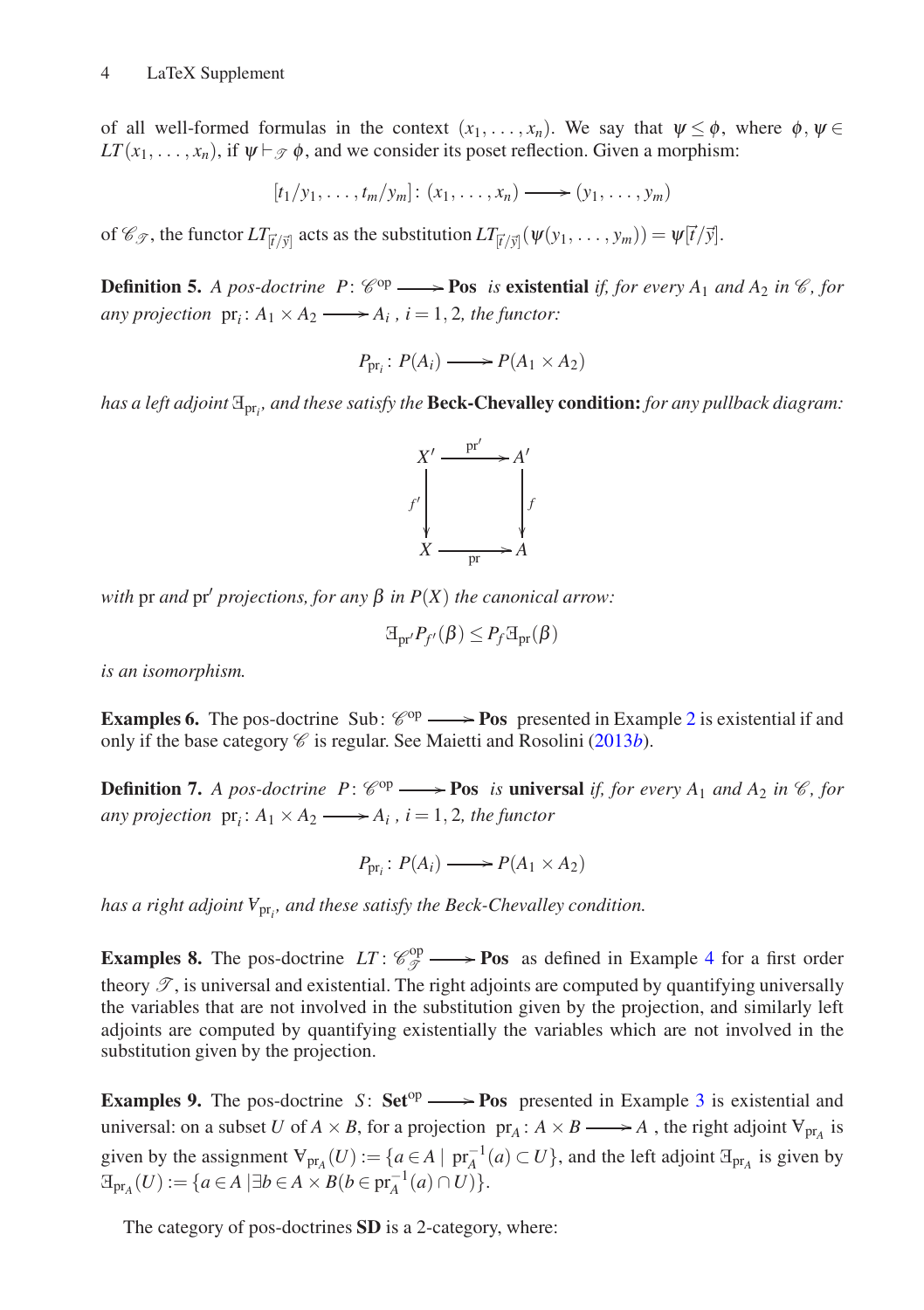• a *1-cell* is a pair  $(F, b)$ 



such that  $F: \mathscr{C} \longrightarrow \mathscr{D}$  is a finite product preserving functor and:

$$
b\colon P\longrightarrow R\circ F^{\mathrm{op}}
$$

is a natural transformation.

• a 2-cell is a natural transformation  $\theta: F \longrightarrow G$  such that for every *A* in  $\mathscr C$  and every  $\alpha$  in *PA*, we have:

$$
b_A(\alpha) \leq R_{\theta_A}(c_A(\alpha)).
$$

We denote as **ExD** the 2-full subcategory of **SD** whose elements are existential pos-doctrines, and whose 1-cells are those 1-cells of SD which preserve the existential structure. Similarly, we denote by UnD the 2-full subcategory of SD whose elements are universal pos-doctrines, and whose 1-cells are those 1-cells of **SD** which preserve the universal structure.

#### **3. Quantifiers and completions**

In this section we recall from Trotta [\(2020\)](#page-22-0) the *existential completion* and we show how this construction can be dualised to obtain a free construction which adds right adjoints along the projections, called *universal completion*.

**Existential completion**. Let  $P: \mathcal{C}^{op} \longrightarrow \mathbf{Pos}$  be a pos-doctrine. The *existential completion*  $P^{\text{ex}}$ :  $\mathcal{C}^{\text{op}} \longrightarrow$  **Pos** of *P* is a pos-doctrine such that, for every object *A* of  $\mathcal{C}$ , the poset  $P^{\text{ex}}(A)$  is defined as follows:

- *objects:* triples  $(A, B, \alpha)$ , where *A* and *B* are objects of  $\mathscr{C}$  and  $\alpha \in P(A \times B)$ .
- *order:*  $(A, B, \alpha) \leq (A, C, \beta)$  if there exists an arrow  $f: A \times B \longrightarrow C$  of  $\mathscr C$  such that:

$$
\alpha\leq P_{\langle \mathrm{pr}_{A},f\rangle}(\beta)
$$

where  $pr_A: A \times B \longrightarrow A$  is the projection on *A*.

The functor  $P_f^{\text{ex}}: P^{\text{ex}}(C) \longrightarrow P^{\text{ex}}(A)$  sends an object  $(C, D, \gamma)$  of  $P^{\text{ex}}(C)$  to the object  $(A, D, P_{f \times 1_D}(\gamma))$  of  $P^{ex}(A)$ , where  $pr_A$ ,  $pr_D$  are the projections from  $A \times D$ .

The logical intuition is that an element  $(A, B, \alpha)$  of the fibre  $P^{\text{ex}}(A)$  represents a predicate  $[a : A, b : B] | \exists b : B\phi(a, b).$ 

Recall from Trotta [\(2020\)](#page-22-0) that the previous construction provides a free completion, i.e. it extends to a 2-functor which is left adjoint to the forgetful functor. We summarise the main properties of the existential completion in the following theorem and we refer to Trotta [\(2020\)](#page-22-0) for all details. Notice that this construction was originally presented for pos-doctrines factoring through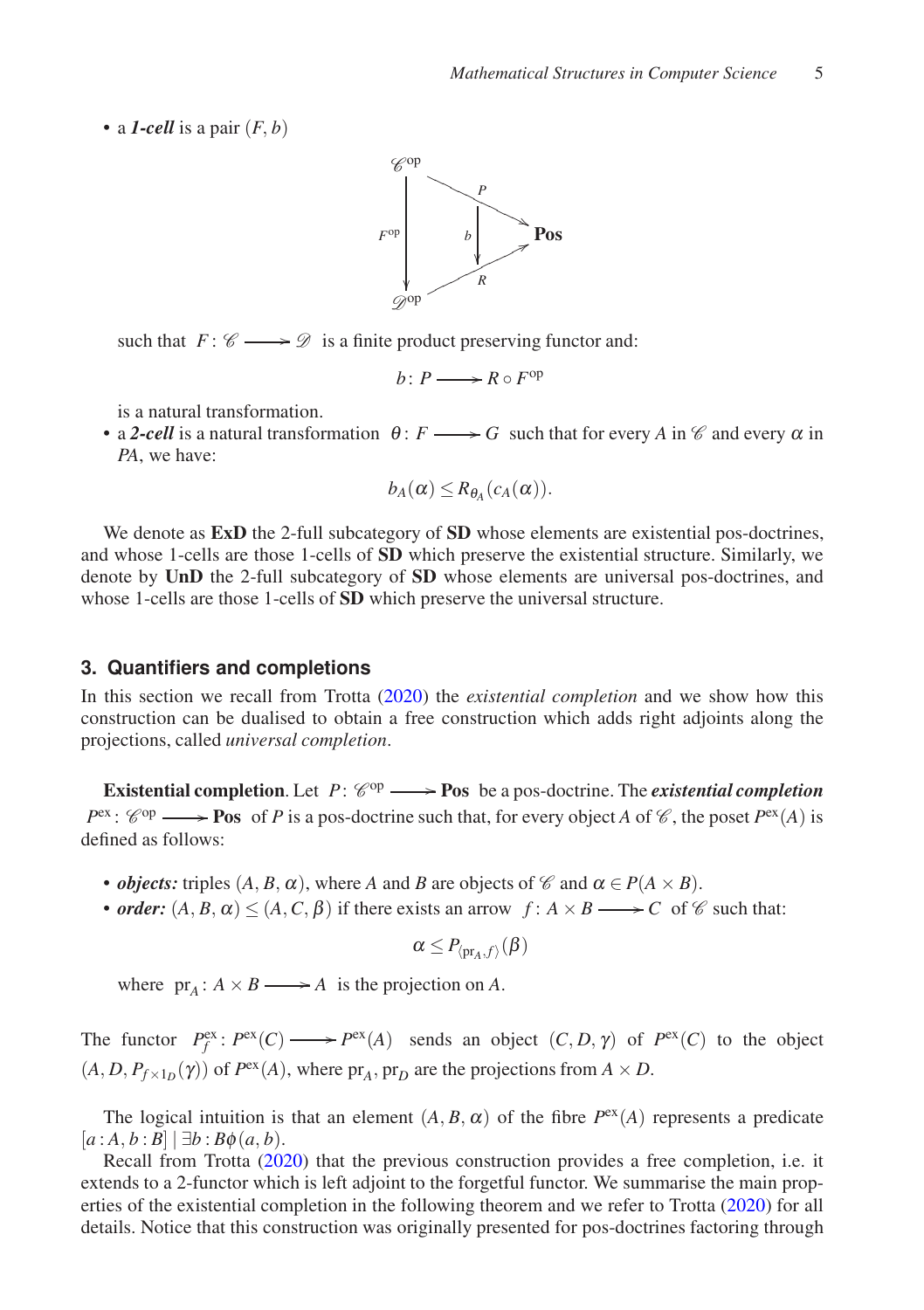the inclusion functor **InfSL**  $\rightarrow$  **Pos.** However, as observed in Trotta [\(2020\)](#page-22-0) itself, this notion works for general pos-doctrines as well.

<span id="page-5-0"></span>**Theorem 10.** The pos-doctrine  $P^{ex}$  is existential, and the 2-monad  $(T^{ex}, \mu^{ex}, \eta^{ex})$  on SD is *lax-idempotent. Moreover we have the isomorphism*  $\mathbf{ExD} \cong T^{\text{ex}}$ -Alg *between the 2-category of* existential pos-doctrines, and that of strict algebras for T<sup>ex</sup>.

<span id="page-5-1"></span>Remark 11 (Prenex normal form). Observe that in the existential completion of a pos-doctrine *P*, every object  $(A, B, \alpha) \in P^{\text{ex}}(A)$  equals:

$$
(A, B, \alpha) = \mathbb{E}_{pr_A}^{ex} \eta_{A \times B}^{ex}(\alpha).
$$

By dualizing the previous construction, we define the *universal completion* of a pos-doctrine. Similarly to the existential case, the intuition is that an element  $(A, B, \alpha)$  of the fibre  $P^{\text{un}}(A)$  of the new doctrine that we are going to define represents a predicate  $[a : A, b : B] | \forall b : B\phi(a, b)$ .

Universal completion. Let  $P: \mathcal{C}^{op} \longrightarrow \text{Pos}$  be a pos-doctrine. The *universal completion*  $P^{\text{un}}$ :  $\mathcal{C}^{\text{op}} \longrightarrow$  **Pos** of *P* is a pos-doctrine such that, for every object *A* of  $\mathcal{C}$ , the poset  $P^{\text{un}}(A)$ is defined as follows:

- *objects:* triples  $(A, B, \alpha)$ , where *A* and *B* are objects of  $\mathcal{C}$  and  $\alpha \in P(A \times B)$ .
- *order:*  $(A, B, \alpha) \leq (A, C, \beta)$  if there exists an arrow  $g: A \times C \longrightarrow B$  of C such that:

 $P_{\langle \mathrm{pr}_A, g \rangle}(\alpha) \leq \beta$ 

where  $pr_A: A \times C \longrightarrow A$  is the projection on *A*.

Whenever  $f: A \longrightarrow C$  is an arrow of  $\mathcal{C}$ , the functor  $P_f^{\text{un}}: P^{\text{un}}(C) \longrightarrow P^{\text{un}}(A)$  is defined as for the existential completion.

## Theorem 12. *The pos-doctrine P*un *is universal.*

*Proof. Part I. Existence of right adjoints.* Let  $P: \mathcal{C}^{op} \longrightarrow \textbf{Pos}$  be a pos-doctrine and let for every  $A_1$  and  $A_2$  be objects of  $\mathscr{C}$ . The assignment  $(A_1 \times A_2, B, \beta) \mapsto (A_1, A_2 \times B, \beta)$  defines a functor  $V_{pr_1}^{un}$ :  $P^{un}(A_1 \times A_2) \longrightarrow P^{un}(A_1)$  since, whenever  $g: A_1 \times A_2 \times C \longrightarrow B$  is an arrow witnessing that:

$$
(A_1 \times A_2, B, \beta) \le (A_1 \times A_2, C, \gamma)
$$

in  $P(A_1 \times A_2)$ , then the arrow  $\langle pr_{A_2}, g \rangle: A_1 \times A_2 \times C \longrightarrow A_2 \times B$  witnesses that  $(A_1, A_2 \times C)$  $B, \beta$ )  $\leq$  (*A*<sub>1</sub>, *A*<sub>2</sub>  $\times$  *C*,  $\gamma$ ) in *P*(*A*<sub>1</sub>). Let us verify that  $\nabla_{\text{pr}_1}^{\text{un}}$  is right adjoint to  $P_{\text{pr}_1}^{\text{un}}$ . Let (*A*<sub>1</sub>, *B*,  $\beta$ ) be an object of  $P^{\text{un}}(A_1)$  and let  $(A_1 \times A_2, C, \gamma)$  be an object of  $P^{\text{un}}(A_1 \times A_2)$ . If

$$
P_{\text{pr}_1}^{\text{un}}(A_1, B, \beta) = (A_1 \times A_2, B, P_{\text{pr}_1 \times 1_B}(\beta)) \le (A_1 \times A_2, C, \gamma)
$$

then there is an arrow  $g: A_1 \times A_2 \times C \longrightarrow B$  such that:

$$
P_{\langle \mathrm{pr}_{A_1}, g \rangle}(\beta) = P_{(\mathrm{pr}_1 \times 1_B) \langle \mathrm{pr}_{A_1 \times A_2}, g \rangle}(\beta) = P_{\langle \mathrm{pr}_{A_1 \times A_2}, g \rangle}(P_{\mathrm{pr}_1 \times 1_B}(\beta)) \leq \gamma.
$$

This means that  $(A_1, B, \beta) \le (A_1, A_2 \times C, \gamma) = \mathbb{V}_{pr_1}^{un}(A_1 \times A_2, C, \gamma)$ .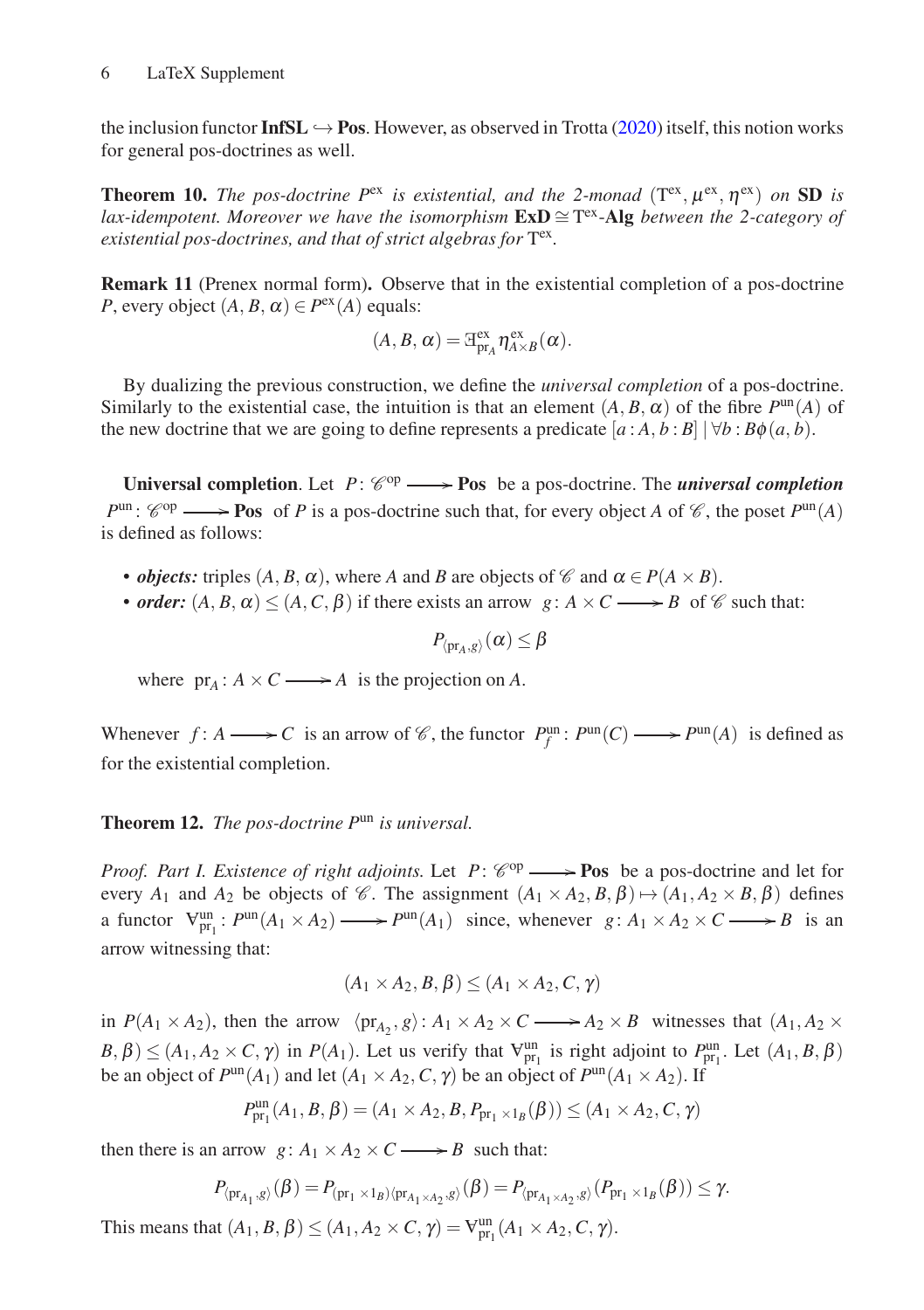Viceversa, if the latter holds, that is, there is an arrow  $h: A_1 \times A_2 \times C \longrightarrow B$  such that  $P_{\langle \text{pr}_{A_1}, h \rangle}(\beta) \leq \gamma$ , then:

$$
P_{\langle \operatorname{pr}_{A_1\times A_2}, g\rangle}(P_{\operatorname{pr}_1\times 1_B}(\gamma))=P_{\langle \operatorname{pr}_{A_1}, h\rangle}(\beta)\leq \gamma
$$

which implies that  $P_{\text{pr}_1}^{\text{un}}(A_1, B, \beta) \leq (A_1 \times A_2, C, \gamma)$ .

*Part II. Beck-Chevalley condition.* Let us consider the pullback square of a projection along a given arrow  $f$  of  $\mathscr{C}$ , which is of the form:



Then the corresponding:

$$
P^{\text{un}}(A \times C) \xrightarrow{\mathbf{V}_{\text{pr}_A}^{\text{un}}} P^{\text{un}}(A)
$$
\n
$$
P_{f \times 1_C}^{\text{un}} \downarrow \qquad \qquad P_f^{\text{un}}
$$
\n
$$
P^{\text{un}}(B \times C) \xrightarrow{\mathbf{V}_{\text{pr}_B}^{\text{un}}} P^{\text{un}}(B)
$$

commutes, since it is the case that:

$$
P_f^{\text{un}}\mathbf{V}_{\text{pr}_A}^{\text{un}}(A \times C, D, \delta) = P_f^{\text{un}}(A, C \times D, \delta) = (B, C \times D, P_{(f \times 1_C) \times 1_D}(\delta))
$$

and that:

$$
\mathsf{V}^{\text{un}}_{\text{pr}_{B}} P^{\text{un}}_{f \times 1_{C}}(A \times C, D, \delta) = \mathsf{V}^{\text{un}}_{\text{pr}_{B}}(B \times C, D, P_{(f \times 1_{C}) \times 1_{D}}(\delta))
$$

$$
= (B, C \times D, P_{(f \times 1_{C}) \times 1_{D}}(\delta))
$$

whenever  $(A \times C, D, \delta)$  is an object of  $P^{\text{un}}(A \times C)$ .

*Notation*. We denote by  $(-)^{op}$ : **Pos**  $\longrightarrow$  **Pos** the functor which inverts the order of a poset. In other words, if  $(A, \leq_A)$  is a poset, then  $(A, \leq_A)^{op} := (A, \leq_{A^{op}})$  is the poset whose objects are the ones of *A* and  $a \leq_{A^{op}} b$  if and only if  $b \leq_A a$ .

<span id="page-6-0"></span>**Proposition 13.** Whenever  $P: \mathcal{C}^{op} \longrightarrow \mathbf{Pos}$  *is a pos-doctrine, it is the case that:*  $P^{\text{un}} \cong (-)^{\text{op}}((-)^{\text{op}}P)^{\text{ex}}.$ 

*Proof.* Let *A* be an object of  $\mathscr C$ . The categories:

$$
((-)^{\text{op}}((-)^{\text{op}}P)^{\text{ex}})(A) = (((-)^{\text{op}}P)^{\text{ex}}A)^{\text{op}} \text{ and } ((-)^{\text{op}}P)^{\text{ex}}A
$$

share the object class. Hence an object of the former is a triple:

$$
(A, B, \beta \in ((-)^{\mathrm{op}} P))(A \times B) = P(A \times B)^{\mathrm{op}}),
$$

that is, a triple of the form  $(A, B, \beta \in P(A \times B))$ , since  $P(A \times B)$  and  $P(A \times B)$ <sup>op</sup> share the object class. This is nothing but an object of  $P^{un}(A)$ . As the functors  $((-)^{op} ((-)^{op} P)^{ex})_f$  and  $P_f^{un}$  both send such an object to  $(C, B, P_{f \times 1_B}(\beta))$  (being  $f: C \longrightarrow A$  an arrow of  $\mathscr{C}$ ), we are left to verify that the morphism classes (that is, the ordering relations) of  $(((-)^\text{op}P)^{\text{ex}}A)^\text{op}$  and  $P^{\text{un}}(A)$  coincide.

 $\Box$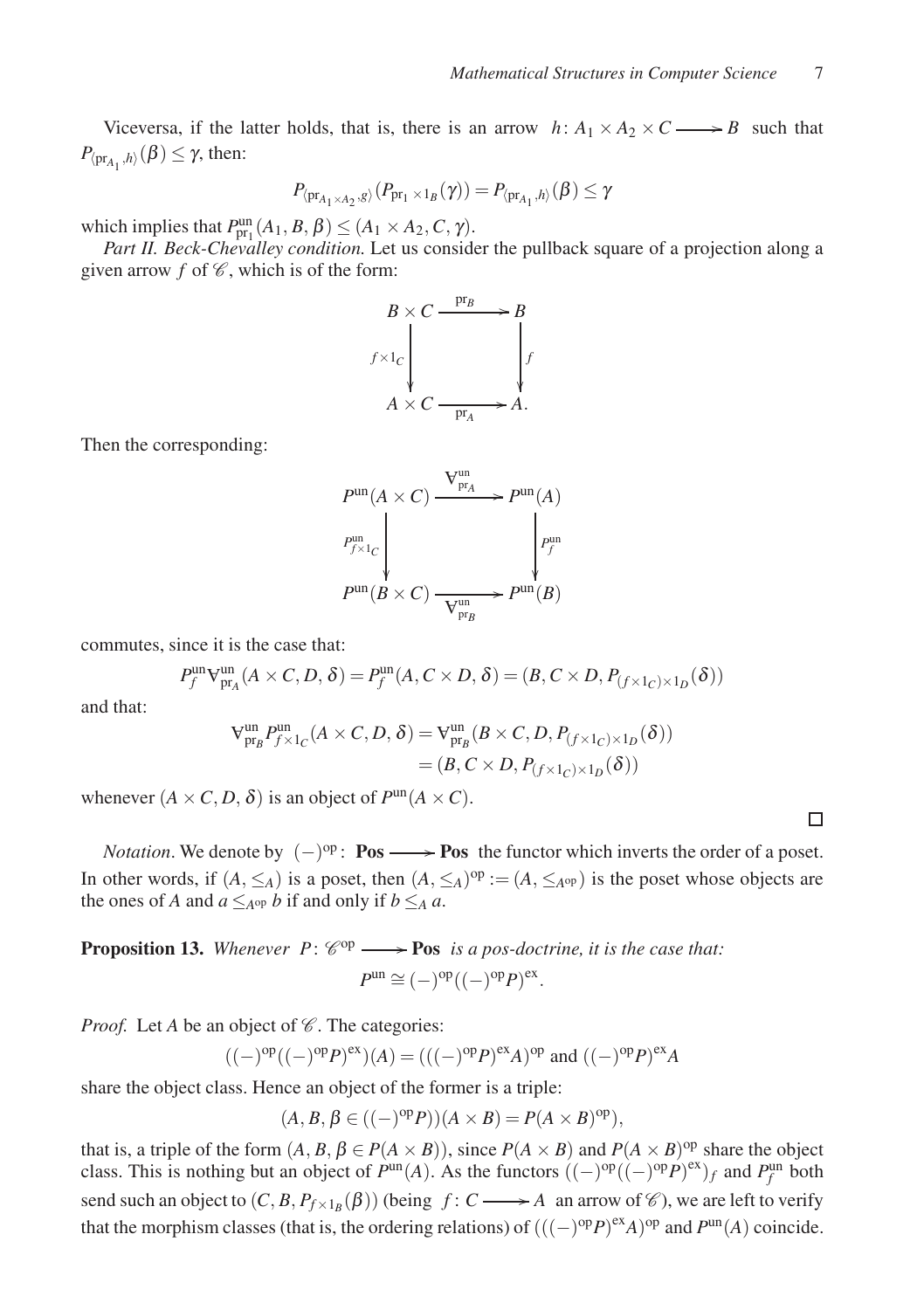Let  $(A, D, \delta)$  be another object of the common object class and let us assume that  $(A, B, \beta)$  $(A, D, \delta)$  in  $(((-)^{\text{op}}P)^{\text{ex}}A)^{\text{op}}$ , which means that  $(A, D, \delta) \leq (A, B, \beta)$  in  $((-)^{\text{op}}P)^{\text{ex}}A$ . This corresponds to the existence of an arrow  $g: A \times D \longrightarrow B$  such that:

$$
\delta \leq ((-)^{\mathrm{op}} P)_{\langle \mathrm{pr}_A, g \rangle}(\beta) = (P_{\langle \mathrm{pr}_A, g \rangle})^{\mathrm{op}}(\beta) = P_{\langle \mathrm{pr}_A, g \rangle}(\beta)
$$

in  $P(A \times D)$ <sup>op</sup>, that is,  $P_{\langle \text{pr}_A, g \rangle}(\beta) \leq \delta$  in  $P(A \times D)$ . This condition is nothing but the existence of the arrow  $(A, B, \beta) \leq (A, B, \delta)$  in  $P^{\text{un}}(A)$ .  $\Box$ 

Notice that by to Proposition [13,](#page-6-0) one can prove the analogous result of Theorem [10.](#page-5-0)

<span id="page-7-1"></span>Theorem 14. *The universal completion extends to a 2-adjunction, and the corresponding 2 monad* ( $T^{un}, \mu^{un}, \eta^{un}$ ) on SD is colax-idempotent. Moreover we have the isomorphism  $\text{UnD} \cong$ T<sup>un</sup>-Alg *between the 2-category of universal pos-doctrines, and that of strict algebras for* T<sup>un</sup>.

Remark 15 (Prenex normal form). Observe that as for the existential completion, in the universal completion of a doctrine we have that every formula admits a prenex normal form.

Remark 16. Note that, as Trotta [\(2020](#page-22-0)), the universal and existential completions can be generalised for an arbitrary class  $\Lambda$  of morphisms closed under pullbacks, compositions and which contains identities, i.e. they can be used to freely add right (and left) adjoints along the morphisms of the class Λ.

<span id="page-7-2"></span>Remark 17. Recall from Hofstra [\(2010](#page-21-0)) that the dialectica construction de Paiva [\(1991](#page-21-3)); Hyland [\(2002](#page-21-4)) decomposes into two steps from a modern categorical perspective, following the quantifier pattern of the original translation. The dialectica category  $\text{Dial}(p)$  associated to a fibration  $p$ , hence in particular to an indexed category (see Jacobs [\(1999](#page-22-7))), is obtained by first applying the monad which freely adds simple universal quantification and then applying the monad which freely adds simple existential quantification.

Analogously, by applying the corresponding additions of quantifiers to a given pos-doctrine  $P: \mathcal{C}^{op} \longrightarrow \textbf{Pos}$  one gets the poset reflection of the dialectica category **Dial**(*P*) to coincide with the category  $(P^{\text{un}})^{\text{ex}}(1)$ .

## **4. Preservation of logical structures**

When a new free completion is introduced, it is natural to study and to understand which structures are preserved by this construction.

This section is completely devoted to this analysis of the two quantifier completions presented in the previous section. Note that, by Proposition [13,](#page-6-0) we can easily translate a result of preservation for the existential completion in its dual version for the universal completion. This argument will be heavily used along our presentation.

We start by recalling a first result in this direction provided in Trotta [\(2020\)](#page-22-0).

<span id="page-7-0"></span>**Proposition 18.** Let  $P: \mathcal{C}^{op} \longrightarrow \mathbf{Pos}$  be a pos-doctrine such that every fibre  $P(A)$  has finite *meets and such that every re-indexing functor P<sup>f</sup> preserves them. Then the existential doctrine*  $P^{\text{ex}}$ :  $\mathscr{C}^{\text{op}} \longrightarrow \text{Pos}$  *has finite meets in every fibre*  $P^{\text{ex}}(A)$  *and the functors*  $P^{\text{ex}}_f$  *preserve them.* 

By Proposition [13](#page-6-0) the dual result holds for the universal completion.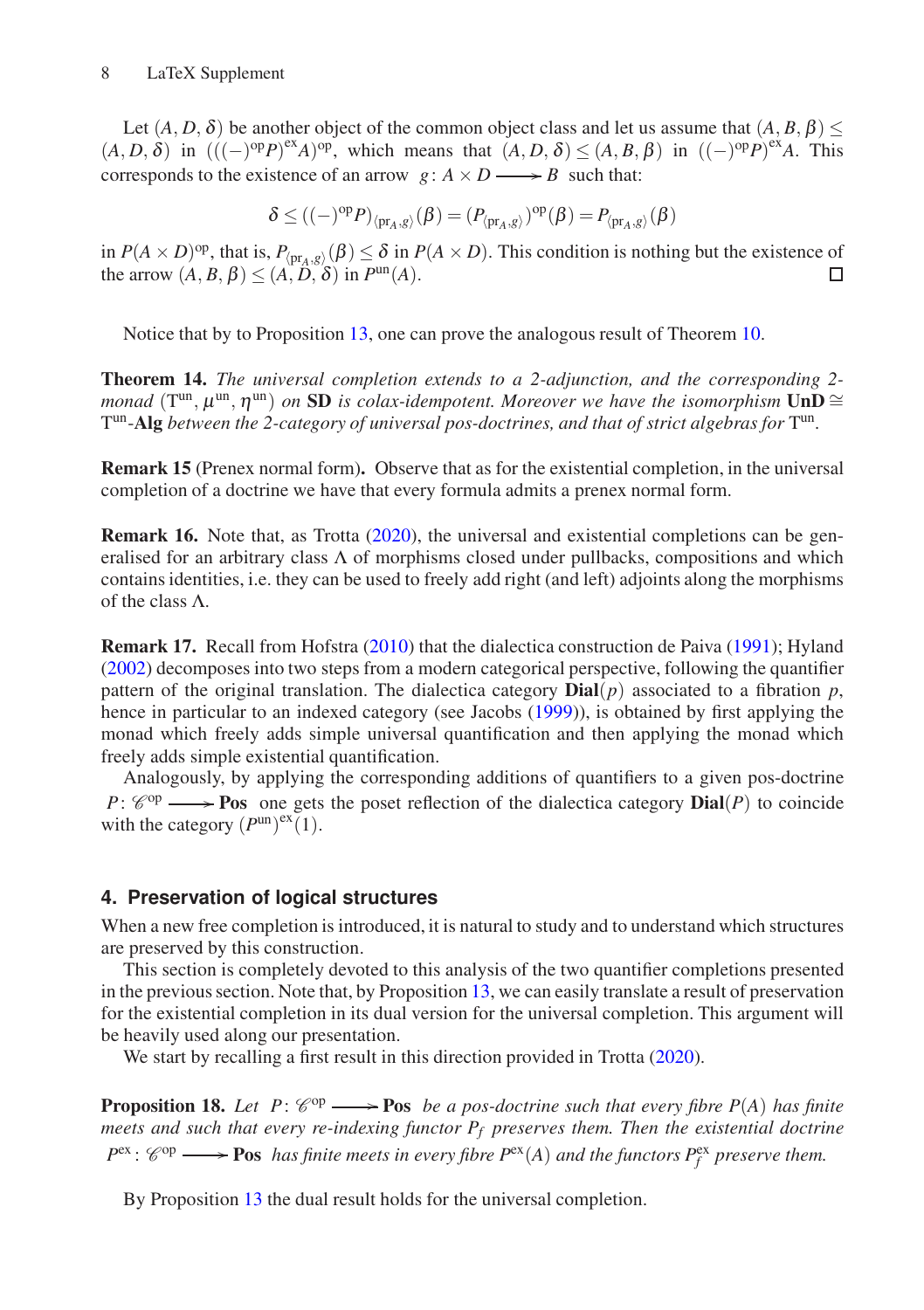**Proposition 19.** Let  $P: \mathcal{C}^{op} \longrightarrow \mathbf{Pos}$  be a pos-doctrine such that every fibre  $P(A)$  has finite *joins and such that every re-indexing functor P<sup>f</sup> preserves them. Then the universal doctrine*  $P^{\text{un}}$ :  $\mathscr{C}^{\text{op}} \longrightarrow$  **Pos** has finite joins in every fibre  $P^{\text{un}}(A)$  and the functors  $P_f^{\text{un}}$  preserve them.

The two previous propositions reflect the logical distributive property of the quantifiers over disjunctions and conjunctions. Observe that, under the hypotheses of Proposition [18,](#page-7-0) it is the case that the family of functors  $\mathbb{F}_{pr}^{\alpha}$ , where pr is a projection, satisfies the Frobenius reciprocity (see Trotta [\(2020](#page-22-0))). The dual property holds for the universal completion.

Now we show that, under the right hypotheses, the existential completion preserves finite joins, and then, dually, that the universal completion preserves finite meets.

Recall from Carboni et al. [\(1993](#page-21-6)) that a category with finite products and finite sums is said to be *distributive* if the canonical arrow:

$$
\theta: (A \times B) + (A \times C) \longrightarrow A \times (B + C)
$$

is an isomorphism. The canonical arrow is  $\theta := \left(\begin{matrix} \langle \text{pr}_A, j'_C & \text{pr}_C \rangle \\ \langle \text{pr}_A, j'_C & \text{pr}_C \rangle \end{matrix}\right)$  $\langle {\rm pr}_A\,,\,j'_B\;{\rm pr}_B\rangle$  , i.e. it is the unique arrow such that the diagram:



commutes, where  $j'$  are the injections in  $B + C$ .

To simplify the notation and the readability of the statements we introduce the following definition.

**Definition 20.** A lat-doctrine is a functor  $P: \mathcal{C}^{op} \longrightarrow$  Lat *, where*  $\mathcal{C}$  *is a distributive category and* Lat *is the category of lattices, i.e. finitely complete and finitely cocomplete posets, and finite sup&inf-preserving maps, i.e. finite limit and finite colimit preserving functors.*

<span id="page-8-0"></span>**Theorem 21.** Let  $P: \mathcal{C}^{op} \longrightarrow$  Lat *be a lat-doctrine such that the images through* P of the *injections*  $j_A$ :  $A \longrightarrow A + B$  *have left adjoints*  $\mathbb{E}_{j_A}$  *which satisfy the Beck-Chevalley condition for pullbacks (when they exist) of injections which are injections themselves. Then the following properties hold.*

- *(1) The pos-doctrine P*ex *is a lat-doctrine.*
- *(2) Suppose that there is an arrow c:*  $1 \rightarrow C$  *for every non-initial object C of*  $\mathcal{C}$  *(* $\mathcal{C}$  *has* points*). Then the images through P*ex *of the injections:*

$$
j_A \colon A \longrightarrow A + B
$$

have left adjoints  $\mathbb{H}_{A}^{\text{ex}}$  which satisfy the Beck-Chevalley condition for pullbacks (when they *exist) of injections which are injections themselves.*

(3) Suppose that  $\mathscr C$  *has points and that the images through P of the injections j<sub>A</sub> have right adjoints <sup>A</sup> <sup>j</sup><sup>A</sup> which satisfy the Beck-Chevalley condition for pullbacks (when they exist) of injections which are injections themselves. Then the images through P*ex *of the injections*  $j_A$  *have right adjoints*  $V_{j_A}^{\text{ex}}$  *which satisfy the Beck-Chevalley condition for pullbacks (when they exist) of injections which are injections themselves.*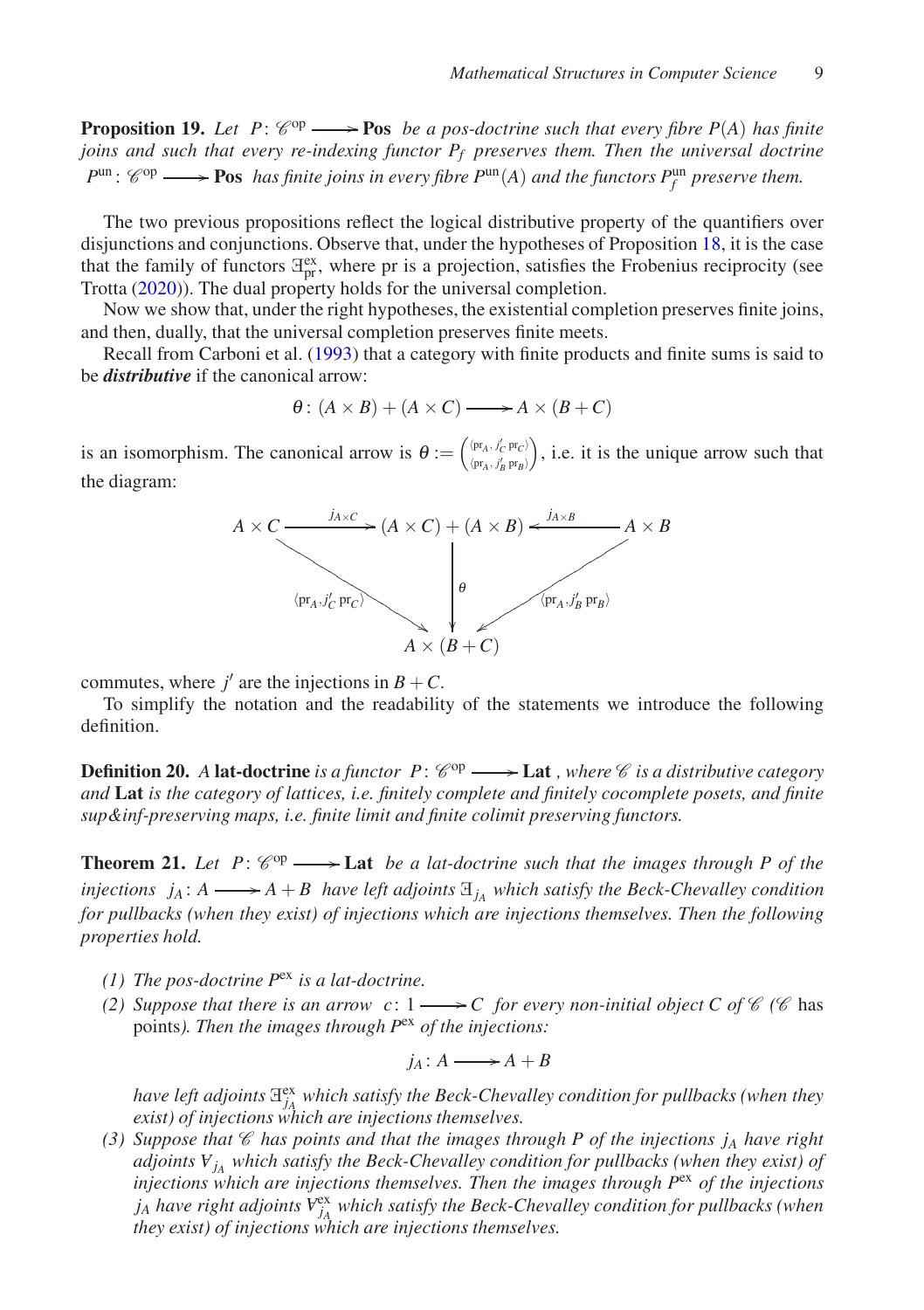*Proof.* (1) Let *A* be an object of  $\mathcal C$  and let us verify that  $P^{\text{ex}}(A)$  has finite coproducts (*Part I*). Moreover, let us verify that finite coproducts are preserved by the images through  $P<sup>ex</sup>$  of any arrow of  $\mathcal C$  of target *A* (*Part II*).

*Part I. Finite coproducts in*  $P^{ex}(A)$ *. It is the case that*  $(A, 0, \perp_{A\times O})$  *is initial in*  $P^{ex}(A)$ whenever 0 is initial in  $\mathcal{C}$ . Moreover, whenever  $(A, B, \alpha)$  and  $(A, C, \beta)$  are two elements of  $P^{ex}(A)$ , it is the case that:

$$
(A, B, \alpha) \vee (A, C, \beta) := (A, B + C, P_{\theta^{-1}}(\mathbb{E}_{j_{A \times B}}(\alpha) \vee \mathbb{E}_{j_{A \times C}}(\beta)))
$$

is their coproduct. In order to verify this, at first we prove that  $(A, B, \alpha) < ((A, B +$  $C, \mathcal{F}_{j_{A\times B}}(\alpha) \vee \mathcal{F}_{j_{A\times C}}(\beta)$ . Observe that the diagram:



commutes by definition of  $\theta$ . Moreover it is the case that:

$$
P_{\theta j_{A \times B}}(P_{\theta^{-1}}(\mathbb{E}_{j_{A \times B}} \alpha \vee \mathbb{E}_{j_{A \times C}} \beta)) = P_{j_{A \times B}}(\mathbb{E}_{j_{A \times B}} \alpha) \vee P_{j_{A \times B}}(\mathbb{E}_{j_{A \times C}} \beta) \ge \alpha
$$

since  $\alpha \le P_{j_{A\times B}} \mathbb{H}_{j_{A\times B}}(\alpha)$ . Similarly one can prove that  $(A, C, \beta) \le (A, B, \alpha) \vee (A, C, \beta)$ . Now assume that  $(A, B, \alpha) \le (A, D, \gamma)$  and  $(A, C, \beta) \le (A, D, \gamma)$ , i.e. that there exist *f*<sub>1</sub>:  $A \times B \longrightarrow D$  and  $f_2$ :  $A \times C \longrightarrow D$  such that  $\alpha \le P_{\langle pr_A, f_1 \rangle}(\gamma)$  and  $\beta \le P_{\langle pr_A, f_2 \rangle}$ . By the universal property of coproducts, the diagram:



commutes. In order to simplify the notation, let  $c := \begin{pmatrix} \frac{\ln A}{2} & f_2 \\ \frac{\ln A}{2} & f_1 \end{pmatrix}$  $\langle \text{pr}_A, f_1 \rangle$  . First notice that the following equality holds again by the universal property of coproducts:

 $pr'_A c = pr_A \theta$ 

where  $pr'_{A}: A \times D \longrightarrow A$  and  $pr_{A}: A \times (B + C) \longrightarrow A$ . Hence the diagram:

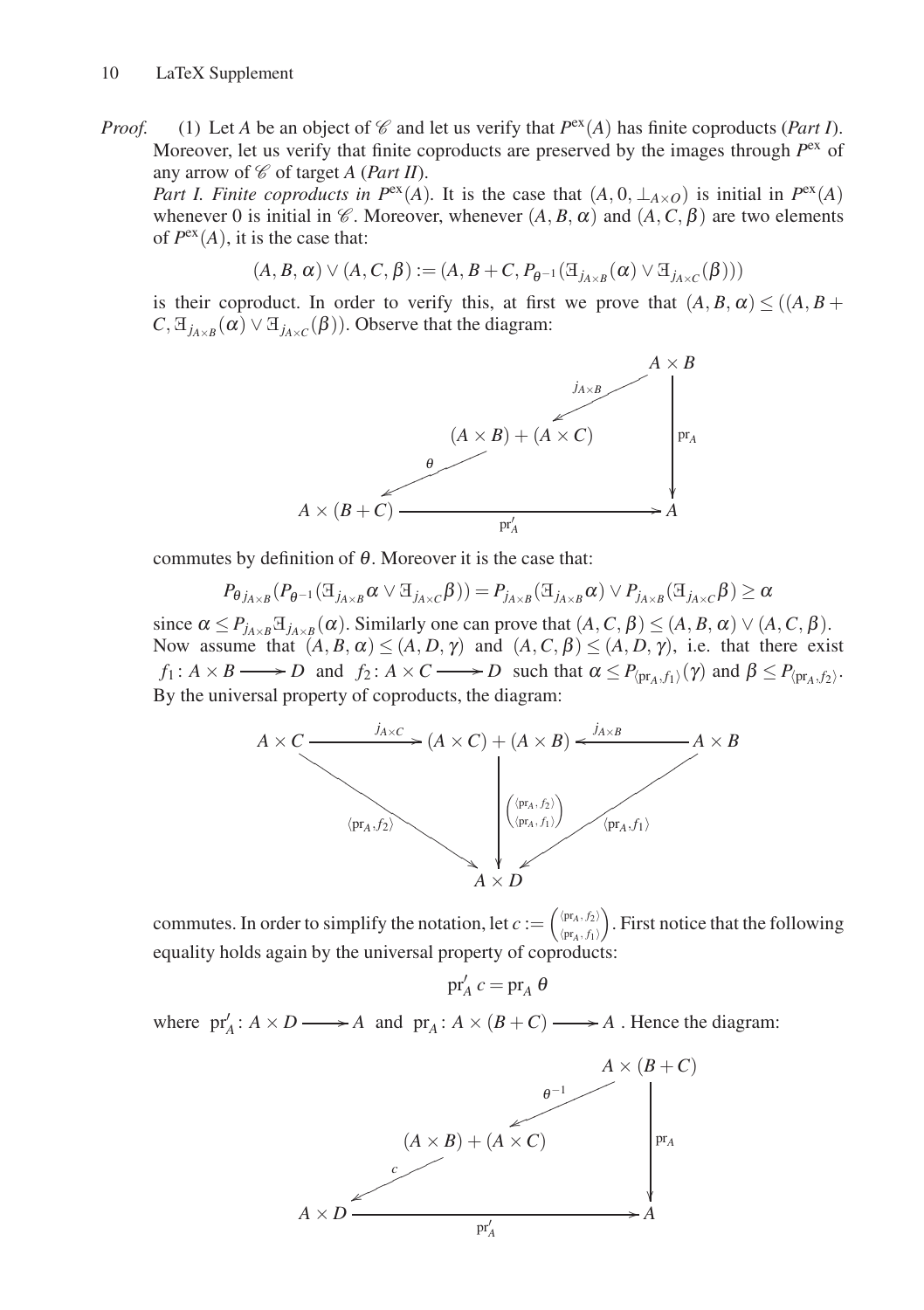commutes. Now by our assumption, and since  $\langle \text{pr}_A, f_1 \rangle = c j_{A \times B}$ , it is the case that  $\alpha \leq$  $P_{j_{A\times B}}(P_c(\gamma))$ . Since  $\exists_{j_{A\times B}} \dashv P_{j_{A\times B}}$ , it holds that  $\exists_{j_{A\times B}}(\alpha) \le P_c(\gamma)$  and hence:

$$
P_{\theta^{-1}}(\mathcal{I}_{j_{A\times B}}(\alpha)) \leq P_{\theta^{-1}}P_c(\gamma).
$$

Similarly one gets that  $P_{\theta^{-1}}(\mathcal{F}_{j_{A \times C}}(\beta)) \le P_{\theta^{-1}}P_c(\gamma)$  and therefore we can conclude that:

$$
P_{\theta^{-1}}(\mathcal{A}_{j_{A\times B}}(\alpha) \vee \mathcal{A}_{j_{A\times C}}(\beta)) \leq P_{\theta^{-1}}P_c(\gamma)
$$

that is,  $(A, B, \alpha) \vee (A, C, \beta) \leq (A, D, \gamma)$ .

*Part II. Preservation of finite coproducts.* Let  $f: D \longrightarrow A$  be an arrow of  $\mathscr{C}$ . Then it is the case that  $P_f^{\text{ex}}(A, 0, \perp_{A \times 0}) = (D, 0, \perp_{D \times 0})$ . Moreover, one might observe that:

$$
P_{f\times 1_{B+C}}P_{\theta^{-1}}(\mathbb{E}_{j_{A\times B}}\alpha\wedge \mathbb{E}_{j_{A\times C}}\beta)=P_{\theta^{-1}}(\mathbb{E}_{j_{D\times B}}(P_{f\times 1_B}\alpha)\wedge \mathbb{E}_{j_{D\times C}}(P_{f\times 1_C}\beta))
$$

by naturality of the class of isomorphisms:

$$
\theta: X \times B + X \times C \longrightarrow X \times (B + C) ,
$$

where *X* is any object of  $\mathcal C$ , and by the Beck-Chevalley property of the class of left adjoints to the injections of coproducts. Observe indeed that the left-hand square of the commutative diagram:

$$
D \times B \xrightarrow{j_{D \times B}} (D \times B) + (D \times C) \xrightarrow{\theta} D \times (B + C) \xrightarrow{\pi_D} D
$$
  

$$
\downarrow^{f \times 1_B} \qquad \qquad \downarrow^{f \times 1_{B} + (f \times 1_C)} \qquad \qquad \downarrow^{f \times 1_{B} + C} \qquad \qquad \downarrow^{f}
$$
  

$$
A \times B \xrightarrow{j_{A \times B}} (A \times B) + (A \times C) \xrightarrow{\theta} A \times (B + C) \xrightarrow{\pi_A} A
$$

is a pullback, since the right-hand square and the outer one (whose horizontal arrows are projections from  $D \times B$  and from  $A \times B$ ) are pullbacks (and  $\theta$  are isos). The same holds with with  $j_{D\times C}$  and  $j_{A\times C}$  instead of  $j_{D\times B}$  and  $j_{A\times B}$  respectively. This implies that  $P_f^{\text{ex}}$ preserves binary joins.

(2) *Part I. Existence of left adjoints.* Let  $(A + B, C, \alpha) \in P^{\text{ex}}(A + B)$  and let  $(A, D, \delta) \in P^{\text{ex}}(A)$ . We define  $\exists_{j_A}^{ex}(A, D, \delta)$  to be the object  $(A + B, D, P_{\theta^{-1}} \exists_{j_{A \times D}}(\delta))$  being  $\theta$  the isomorphism  $(A \times D) + (B \times D) \rightarrow (A + B) \times D$  and  $j_{A \times D}$  the injection  $A \times D \rightarrow (A \times D) + (B \times D)$ . Then the conditions  $\lim_{j_A} (A, D, \delta) \le (A + B, C, \alpha)$  and  $(A, D, \delta) \le P_{j_A}^{\text{ex}}(A + B, C, \alpha)$  are equivalent to the conditions:

there is 
$$
g: (A + B) \times D \longrightarrow C
$$
  
such that  $P_{\theta^{-1}} \mathcal{F}_{j_{A \times D}}(\delta) \leq P_{\langle \text{pr}_{A+B}, g \rangle}(\alpha)$  (1)

and:

<span id="page-10-1"></span><span id="page-10-0"></span>there is 
$$
h: A \times D \longrightarrow C
$$
  
such that  $\delta \leq P_{\langle \text{pr}_A, h \rangle} P_{j_A \times 1_C}(\alpha)$  (2)

respectively. Being  $\theta$  an isomorphism and by left adjointness of  $\mathbb{E}_{j_{A\times D}}$ , (1) is equivalent to the existence of an arrow  $g: (A + B) \times D \longrightarrow C$  such that  $\delta \le P_{j_{A \times D}} P_{\langle pr_{A+B} \theta, g \theta \rangle}(\alpha)$ . If [\(1\)](#page-10-0) holds for some *g*, then let  $h := g\theta j_{A\times D}$ . Viceversa, if [\(2\)](#page-10-1) holds for some *h*, then let  $g := [h, c] \theta^{-1}$ , where ! is the unique arrow  $B \times D \rightarrow 1$  (intuitively, we do not take care of the "*C*-values" that *g* assumes over " $B \times D$ -part of its domain", hence we might define its "restriction" to  $B \times D$  as the arrow *c*!, which is the *c*-constant map  $B \times D \rightarrow C$ ). In both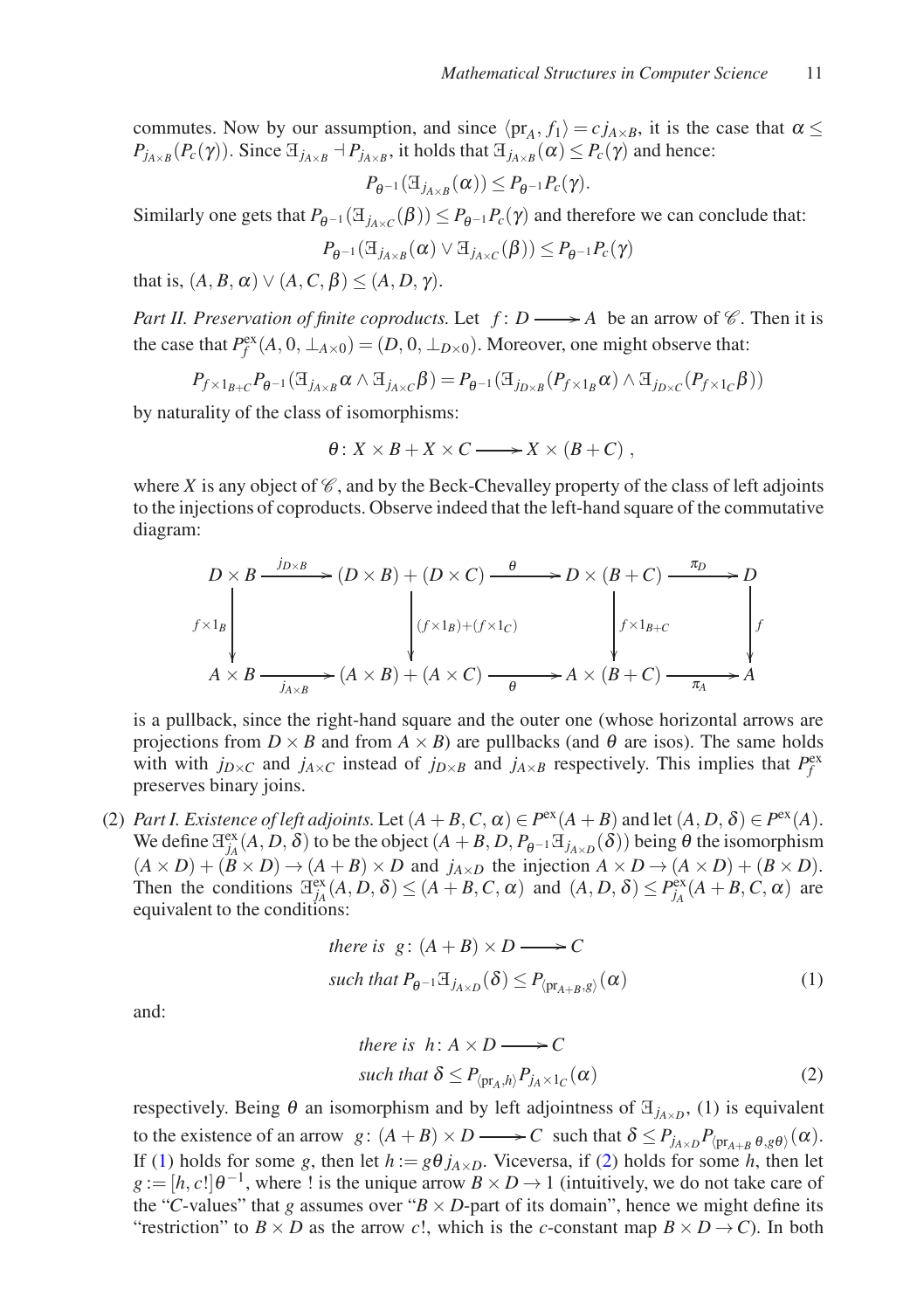cases one might verify that:

$$
\langle \mathrm{pr}_{A+B} \theta, g\theta \rangle j_{A \times D} = (j_A \times 1_C) \langle \mathrm{pr}_A, h \rangle
$$

which implies that [\(1\)](#page-10-0) and [\(2\)](#page-10-1) are equivalent. Hence  $\mathbb{H}_{j_A}^{\text{ex}}$  is left adjoint to  $P_{j_A}^{\text{ex}}$  and one might as usual verify it to satisfy the Beck-Chevalley condition.

*Part II. Beck Chevalley condition.* Let us assume that the square:



is a pullback and let  $(A, E, \varepsilon)$  be an object of  $P^{\text{ex}}(A)$ . We are left to prove that  $\mathbb{H}^{\text{ex}}_{jc} P^{\text{ex}}_f(A, E, \varepsilon) = (C + D, E, P_{\theta^{-1}} \mathbb{H}_{j_{C \times E}} P_{f \times 1_E} \varepsilon)$  and  $P^{\text{ex}}_g \mathbb{H}^{\text{ex}}_{j_A}(A, E, \varepsilon) =$  $(C + D, E, P_{g \times 1_E} P_{\varphi^{-1}} \mathcal{F}_{j_{A \times E}} \varepsilon)$  are equal, where  $\theta$  and  $\varphi$  are the isomorphisms  $C \times E + D \times E \rightarrow (C + D) \times E$  and  $A \times E + B \times E \rightarrow (A + B) \times E$  respectively. Let us consider the following commutative diagram:

$$
C \times E \xrightarrow{j_{C \times E}} C \times E + D \times E \xleftarrow{\theta^{-1}} (C + D) \times E \xrightarrow{\text{pr}_{C+D}} C + D
$$
\n
$$
\downarrow^{f \times 1_E} \downarrow^{\phi^{-1}(g \times 1_E)\theta} \downarrow^{\text{pr}_{C+D}} \downarrow^{\text{pr}_{C+D}} \downarrow^{\text{pr}_{C+D}} \downarrow^{\text{pr}_{C+D}} \downarrow^{\text{pr}_{C+D}} \downarrow^{\text{pr}_{C+D}} \downarrow^{\text{pr}_{C+D}} \downarrow^{\text{pr}_{C+D}} \downarrow^{\text{pr}_{C+D}} \downarrow^{\text{pr}_{C+D}} \downarrow^{\text{pr}_{C+D}} \downarrow^{\text{pr}_{C+D}} \downarrow^{\text{pr}_{C+D}} \downarrow^{\text{pr}_{C+D}} \downarrow^{\text{pr}_{C+D}} \downarrow^{\text{pr}_{C+D}} \downarrow^{\text{pr}_{C+D}} \downarrow^{\text{pr}_{C+D}} \downarrow^{\text{pr}_{C+D}} \downarrow^{\text{pr}_{C+D}} \downarrow^{\text{pr}_{C+D}} \downarrow^{\text{pr}_{C+D}} \downarrow^{\text{pr}_{C+D}} \downarrow^{\text{pr}_{C+D}} \downarrow^{\text{pr}_{C+D}} \downarrow^{\text{pr}_{C+D}} \downarrow^{\text{pr}_{C+D}} \downarrow^{\text{pr}_{C+D}} \downarrow^{\text{pr}_{C+D}} \downarrow^{\text{pr}_{C+D}} \downarrow^{\text{pr}_{C+D}} \downarrow^{\text{pr}_{C+D}} \downarrow^{\text{pr}_{C+D}} \downarrow^{\text{pr}_{C+D}} \downarrow^{\text{pr}_{C+D}} \downarrow^{\text{pr}_{C+D}} \downarrow^{\text{pr}_{C+D}} \downarrow^{\text{pr}_{C+D}} \downarrow^{\text{pr}_{C+D}} \downarrow^{\text{pr}_{C+D}} \downarrow^{\text{pr}_{C+D}} \downarrow^{\text{pr}_{C+D}} \downarrow^{\text{pr}_{C+D}} \downarrow^{\text{pr}_{C+D}} \downarrow^{\text{pr}_{C+D}} \downarrow^{\text{pr}_{C+D}} \downarrow^{\text{pr}_{C}} \downarrow^{\text{pr}_{C}} \downarrow^{\text{pr}_{C}} \downarrow^{\text{pr}_{C}} \downarrow^{\text{pr}_{C}} \downarrow^{\text{pr}_{C}} \down
$$

which is a pullback, since its horizontal arrow  $A \times E \rightarrow A + B$  equals the arrow  $j_A$  pr<sub>A</sub>, the arrow  $f \times 1<sub>E</sub>$  is the pullback of *f* along  $pr_A$  and *f* is the pullback of *g* along *j<sub>A</sub>* (hence  $f \times 1_E$  is indeed the pullback of *g* along *j<sub>A</sub>* pr<sub>A</sub>). As the right-hand square is pullback, we deduce that the left-hand square is a pullback as well. Therefore, by Beck Chevalley condition on <sup>E</sup>, it is the case that:

$$
P_{\theta^{-1}} \mathbb{E}_{j_{C \times E}} P_{f \times 1_E} \varepsilon = P_{\theta^{-1}} P_{\varphi^{-1}(g \times 1_E) \theta} \mathbb{E}_{j_{A \times E}} \varepsilon
$$
  
= 
$$
P_{g \times 1_E} P_{\varphi^{-1}} \mathbb{E}_{j_{A \times E}} \varepsilon
$$

and we are done.

(3) Let  $(A + B, C, \alpha) \in P^{\text{ex}}(A + B)$  and let  $(A, D, \delta) \in P^{\text{ex}}(A)$ . Then we define  $\forall_{j_A}^{\text{ex}}(A, D, \delta)$ to be the object  $(A + B, D, P_{\theta^{-1}} V_{j_{A \times D}}(\delta))$  being  $\theta$  the isomorphism  $(A \times D) + (B \times D)$  $D$ )  $\rightarrow$   $(A + B) \times D$  and *j*<sub>*A*×*D*</sub> the injection  $A \times D \rightarrow (A \times D) + (B \times D)$ . Then the conditions  $(A + B, C, \alpha) \le \forall_{j_A}^{\text{ex}}(A, D, \delta)$  and  $P_{j_A}^{\text{ex}}(A + B, C, \alpha) \le (A, D, \delta)$  are equivalent to the conditions:

there is 
$$
g: (A + B) \times C \longrightarrow D
$$
  
such that  $\alpha \le P_{\langle pr_{A+B}, g \rangle} P_{\theta^{-1}} \mathbf{V}_{j_{A \times D}}(\delta)$  (3)

and:

<span id="page-11-1"></span><span id="page-11-0"></span>there is 
$$
h: A \times C \longrightarrow D
$$
  
such that  $P_{j_A \times 1_C}(\alpha) \leq P_{\langle \text{pr}_A, h \rangle}(\delta)$  (4)

respectively. Observe that if [\(3\)](#page-11-0) holds, then:

$$
P_{j_A \times 1_C}(\alpha) \le P_{\theta^{-1} \langle pr_{A+B}, g \rangle j_A \times 1_C} \mathbf{V}_{j_{A \times D}}(\delta)
$$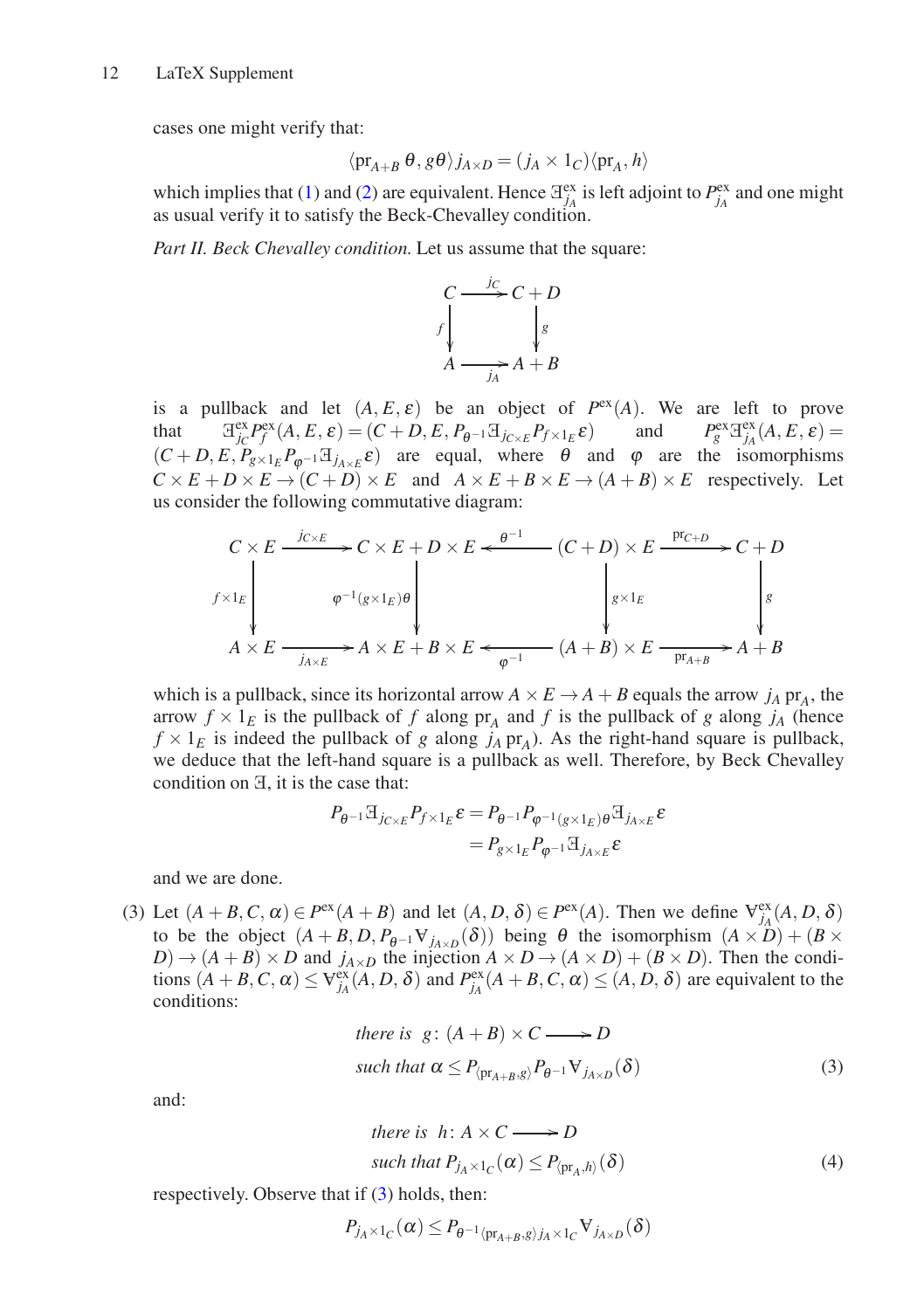and it is the case that:

$$
\theta^{-1} \langle \mathrm{pr}_{A+B}, g \rangle j_A \times 1_C = \theta^{-1} \langle j_A \mathrm{pr}_A, g(j_A \times 1_C) \rangle = j_{A \times D} \langle \mathrm{pr}_A, g(j_A \times 1_C) \rangle
$$

because in our case  $\theta^{-1}$ :  $(A + B) \times D \longrightarrow (A \times D) + (B \times D)$  and

$$
\theta j_{A\times D} = \langle j_A \operatorname{pr}_A, \operatorname{pr}_D \rangle.
$$

Moreover  $P_{j_{A\times D}} \nabla_{j_{A\times D}} \leq$  id since  $P_{j_{A\times B}} \dashv \nabla_{j_{A\times D}}$ , and then:  $P_{j_A \times 1_C}(\alpha) \leq P_{\theta^{-1} \langle \text{pr}_{A+B}, g \rangle j_A \times 1_C} V_{j_{A \times D}}(\delta)$ 

$$
= P_{\langle \mathrm{pr}_{A}, g(j_{A} \times 1_{C}) \rangle} P_{j_{A \times D}} \nabla_{j_{A \times D}} (\delta)
$$
  

$$
\leq P_{\langle \mathrm{pr}_{A}, g(j_{A} \times 1_{C}) \rangle} (\delta).
$$

Then we can set:

$$
h := g(j_A \times 1_C) : A \times C \longrightarrow D
$$

so that  $P_{j_A \times 1_C}(\alpha) \leq P_{\langle \text{pr}_A, h \rangle}(\delta)$  as required in [\(4\)](#page-11-1). Suppose that [\(4\)](#page-11-1) holds. First notice that  $j_A \times 1_C = \theta j_{A \times C}$ , hence:

$$
\alpha\leq P_{\theta^{-1}}\textup{\textbf{V}}_{j_{A\times C}}P_{\langle \operatorname{pr}_A,h\rangle}(\delta).
$$

Now we define  $g: (A + B) \times C \longrightarrow D$  as the following composition of arrows:

$$
(A + B) \times C \xrightarrow{\theta^{-1}} (A \times C) + (C \times B) \xrightarrow{id_{A \times C} +!} (A \times C) + 1 \xrightarrow{\binom{h}{d}} D
$$

where ! is the terminal arrow, and  $\binom{h}{d}$ *d* is the coproduct of  $h: A \times C \longrightarrow D$  and the constant  $d: 1 \longrightarrow D$ . Let us verify that the commutative diagram:

$$
A \times C \xrightarrow{j_{A \times C}} (A \times C) + (B \times C)
$$
  
\n
$$
\langle \text{pr}_{A}, h \rangle \downarrow \qquad \qquad \downarrow \qquad \qquad \downarrow \qquad \downarrow \qquad \downarrow \qquad \downarrow \qquad \downarrow \qquad \downarrow \qquad \downarrow \qquad \downarrow \qquad \downarrow \qquad \downarrow \qquad \downarrow \qquad \downarrow \qquad \downarrow \qquad \downarrow \qquad \downarrow \qquad \downarrow \qquad \downarrow \qquad \downarrow \qquad \downarrow \qquad \downarrow \qquad \downarrow \qquad \downarrow \qquad \downarrow \qquad \downarrow \qquad \downarrow \qquad \downarrow \qquad \downarrow \qquad \downarrow \qquad \downarrow \qquad \downarrow \qquad \downarrow \qquad \downarrow \qquad \downarrow \qquad \downarrow \qquad \downarrow \qquad \downarrow \qquad \downarrow \qquad \downarrow \qquad \downarrow \qquad \downarrow \qquad \downarrow \qquad \downarrow \qquad \downarrow \qquad \downarrow \qquad \downarrow \qquad \downarrow \qquad \downarrow \qquad \downarrow \qquad \downarrow \qquad \downarrow \qquad \downarrow \qquad \downarrow \qquad \downarrow \qquad \downarrow \qquad \downarrow \qquad \downarrow \qquad \downarrow \qquad \downarrow \qquad \downarrow \qquad \downarrow \qquad \downarrow \qquad \downarrow \qquad \downarrow \qquad \downarrow \qquad \downarrow \qquad \downarrow \qquad \downarrow \qquad \downarrow \qquad \downarrow \qquad \downarrow \qquad \downarrow \qquad \downarrow \qquad \downarrow \qquad \downarrow \qquad \downarrow \qquad \downarrow \qquad \downarrow \qquad \downarrow \qquad \downarrow \qquad \downarrow \qquad \downarrow \qquad \downarrow \qquad \downarrow \qquad \downarrow \qquad \downarrow \qquad \downarrow \qquad \downarrow \qquad \downarrow \qquad \downarrow \qquad \downarrow \qquad \downarrow \qquad \downarrow \qquad \downarrow \qquad \downarrow \qquad \downarrow \qquad \downarrow \qquad \downarrow \qquad \downarrow \qquad \downarrow \qquad \downarrow \qquad \downarrow \qquad \downarrow \qquad \downarrow \qquad \downarrow \qquad \downarrow \qquad \downarrow \qquad \downarrow \qquad \downarrow \qquad \downarrow \qquad \downarrow \qquad \downarrow \qquad \downarrow \qquad \downarrow \qquad \downarrow \qquad \downarrow \qquad \down
$$

is a pullback, in order to use the Beck-Chevalley condition. Consider the following diagram:



and assume that  $\langle \text{pr}_{A+B}, g \rangle \langle a_1, a_2 \rangle = j_{A \times D} \theta \langle a_3, a_4 \rangle$ . By the equality  $\theta j_{A \times D} =$  $\langle j_A \, \text{pr}_A, \text{pr}_D \rangle$ , the following ones hold: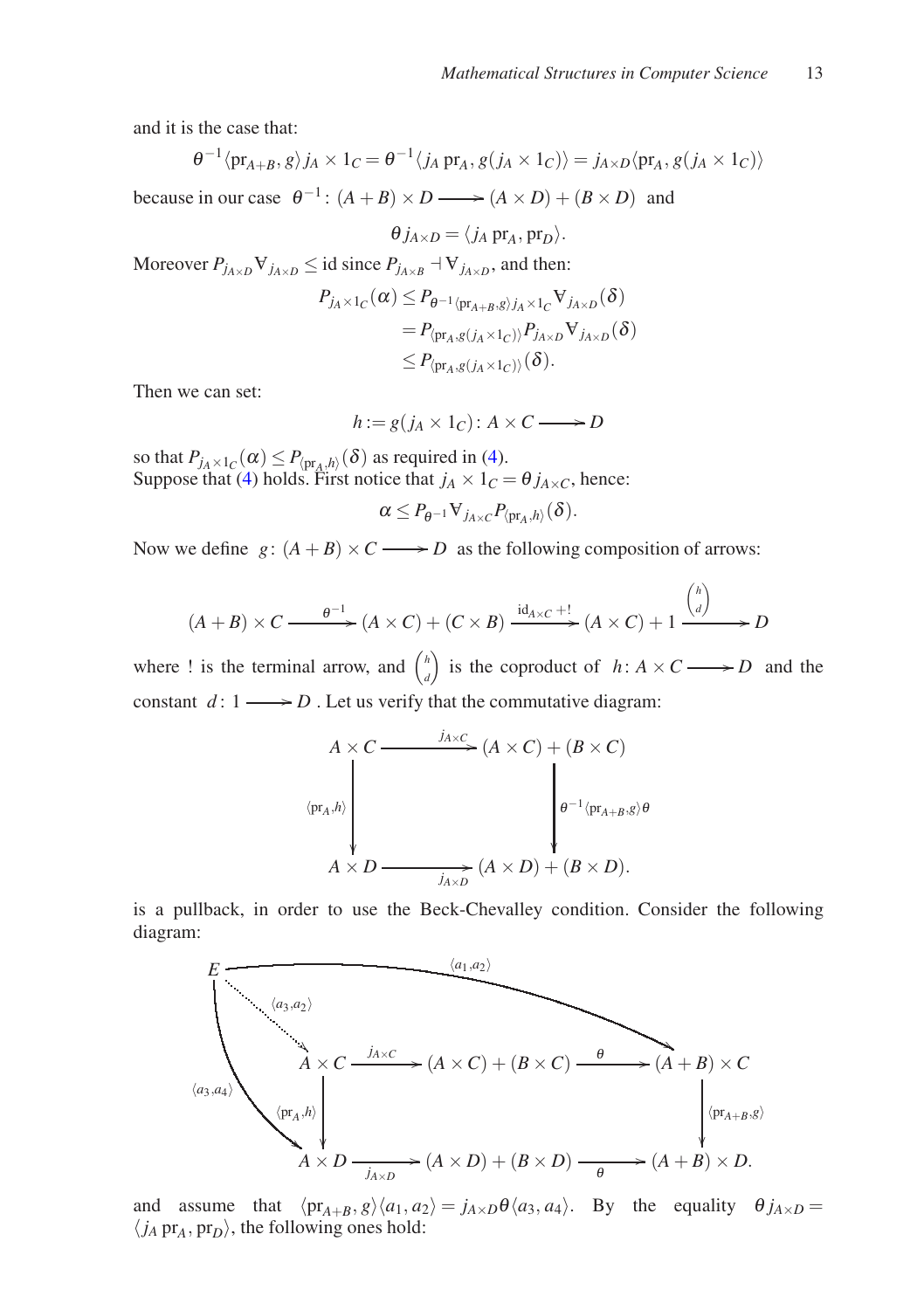$-a_1 = j_A a_3;$ 

 $-g\langle a_1, a_2 \rangle = a_4.$ 

First we prove that the choice of  $\langle a_3, a_2 \rangle$  makes the left triangle commutes:

 $\langle a_3, a_4 \rangle = \langle a_3, h \langle a_3, a_2 \rangle \rangle.$ 

Then we need to show that  $h\langle a_3, a_2 \rangle = a_4 = g\langle a_1, a_2 \rangle = g\langle j_A a_3, a_2 \rangle$ . Observe that  $\langle j_A a_3, a_2 \rangle = (j_A \times 1_C) \langle a_3, a_2 \rangle = \theta j_{A \times C} \langle a_3, a_2 \rangle$ , and then, by definition of *g*, it is the case that:

$$
g\langle a_1, a_2\rangle = \left(\binom{h}{d} \left(\mathrm{id}_{A \times C} + 1\right) \theta^{-1}\right) \left(\theta j_{A \times C} \langle a_3, a_2\rangle\right) = h\langle a_3, a_2\rangle
$$

where the last equality holds as the composition:

$$
A \times C \xrightarrow{j_{A \times C}} (A \times C) + (B \times C) \xrightarrow{\mathrm{id}_{A \times C} + !} (A \times C) + 1
$$

equals the arrow  $A \times C$   $\longrightarrow$   $\frac{j_{A \times C}}{A \times C}$   $\longrightarrow$   $(A \times C) + 1$  and, by the universal property of the coproduct, it is the case that  $\binom{h}{h}$ *d*  $\int j_{A \times C} = h$ . Hence the left triangle commutes. Now we consider the top triangle. This commutes because:

$$
\theta j_{A \times C} \langle a_3, a_2 \rangle = \langle j_A \operatorname{pr}_A, \operatorname{pr}_C \rangle \langle a_3, a_2 \rangle = \langle j_A a_3, a_2 \rangle
$$

which is equal to  $\langle a_1, a_2 \rangle$  by the hypothesis  $a_1 = j_A a_3$ .

This concludes that the previous commutative square is indeed a pullback, and then, since  $\theta$  is invertible, the first square is a pullback. Therefore, by the Beck-Chevalley condition, we get that:

$$
\alpha\leq P_{\langle \operatorname{pr}_{A+B},g\rangle}P_{\theta^{-1}}\mathsf{V}_{j_{A\times D}}(\delta).
$$

Hence  $P_{j_A}^{\text{ex}} \to V_{j_A}^{\text{ex}}$ , and one can directly check that these satisfy the Beck-Chevalley condition. The proof is analogous to *Part II* of 2.

 $\Box$ 

Remark 22 (*Considerations about the hypotheses of Theorem [21](#page-8-0)*). In the general hypotheses of our statement, the class of the injections of  $\mathscr C$  is not necessarily closed under pullback. However, here we require the Beck-Chevalley condition for left/right adjoints to the pullback functor along the injections to hold just for existing pullbacks of injections which are injections as well. We do so for sake of generality: this hypothesis is clearly satisfied in any concrete framework where injections are fully stable under pullback and the Beck-Chevalley condition holds w.r.t. them (e.g. extensive categories). From now on, whenever we deal with a class  $\mathfrak C$  of arrows of  $\mathscr C$  which are not necessarily stable under pullback and a family of functors indexed by C which are respectively left (or right) adjoint to the images through *P* of the arrows of  $\mathfrak{C}$ , we commit the following abuse of notation: instead of talking about *the Beck-Chevalley condition for pullbacks (when they exist) of arrows of* C *which are in* C *themselves*, we simply write *the Beck-Chevalley condition*.

Secondly, we underline the importance of the request that  $\mathscr C$  has points in the statement of Theorem [21](#page-8-0) in order to prove that the functor  $\mathbb{F}_{j_A}^{\text{ex}}$  is actually left adjoint to  $P_{j_A}^{\text{ex}}$ . If  $(A +$  $B, C, \alpha$ )  $\in P^{\text{ex}}(A + B)$  and  $(A, D, \delta) \in P^{\text{ex}}(A)$  then the conditions  $\exists_{j_A}^{\text{ex}}(A, D, \delta) \leq (A + B, C, \alpha)$ and  $(A, D, \delta) \le P_{j_A}^{\text{ex}}(A + B, C, \alpha)$  (that we want to be equivalent) are witnessed by some arrows:

$$
g: (A + B) \times D \longrightarrow C
$$
 and  $h: A \times D \longrightarrow C$ 

respectively, which satisfy the usual inequalities. If the former condition is witnessed by an arrow *g*, then one verifies that its restriction to  $A \times D$  witnesses the latter. However, if an arrow *h* witnesses the latter condition, then, in order to get an arrow *g* witnessing the former, we need to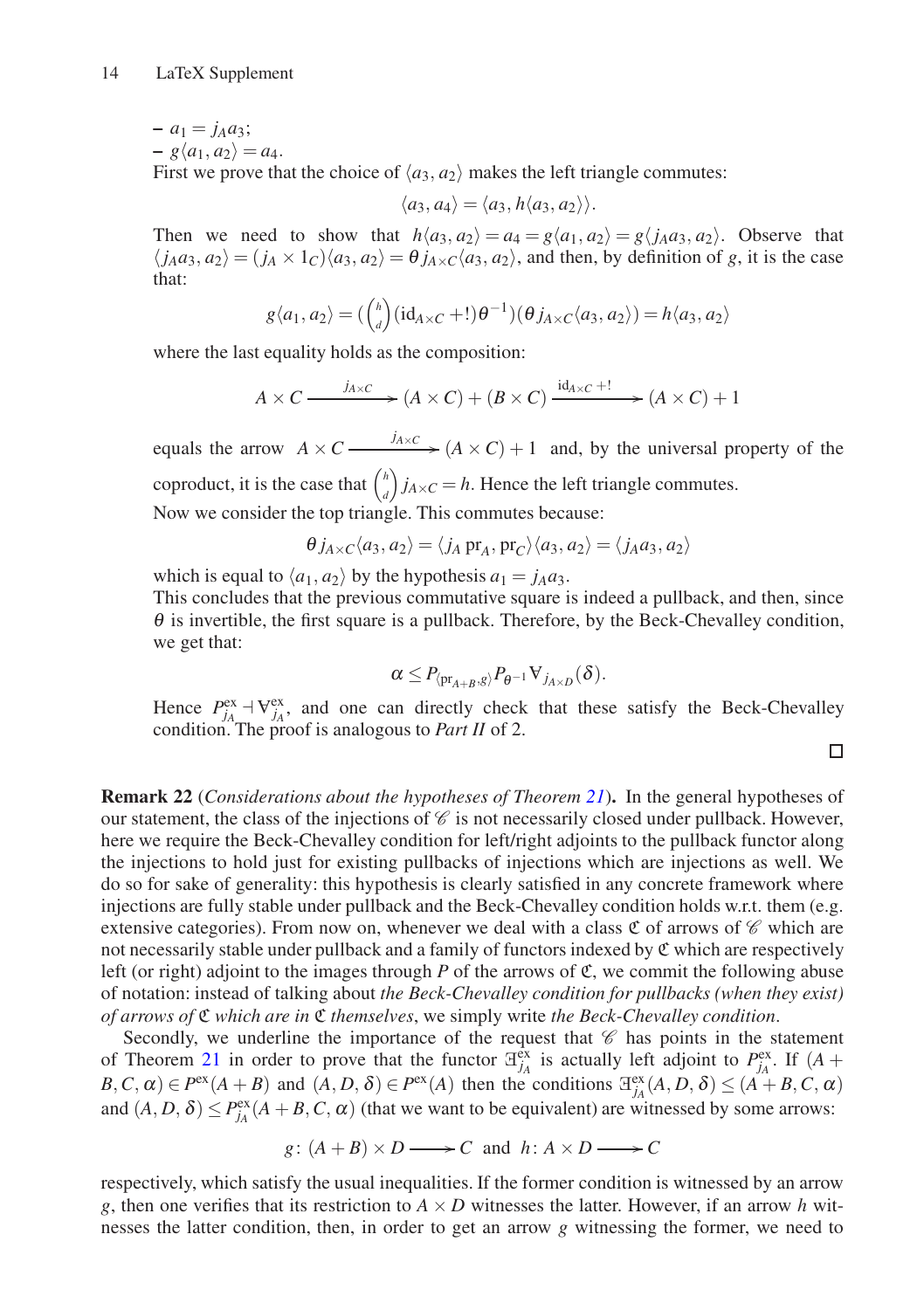arbitrarily expand it to the full domain  $(A \times D) + (B \times D)$ . Here is precisely where we need the existence of constant living in *D*, when *D* is non-initial. The same consideration holds for  $V_{j_A}^{ex}$ .

<span id="page-14-2"></span>Remark 23. The way we define the binary join of two objects in a fiber of the existential completion of a given doctrine  $P: \mathcal{C}^{op} \longrightarrow \mathbf{Lat}$  generalises to arbitrary joins, assuming that these exist in the fibres of  $P$  and that  $\mathscr C$  has arbitrary products.

<span id="page-14-0"></span>**Examples 24.** Let us consider the subobject lat-doctrine  $\text{Sub}_{\mathscr{C}}$ :  $\mathscr{C}^{\text{op}} \longrightarrow$  **Lat** over a finitely complete category  $\mathscr C$  with disjoint coproducts which are stable under pullback. Observe that these are the usual assumptions over  $\mathscr C$  in de Paiva [\(1991\)](#page-21-3), and they imply that  $\mathscr C$  is a distributive category. Let *A*, *B* be objects of  $\mathscr C$  and let *j<sub>A</sub>* be the monic injection  $A \rightarrow A + B$ . Observe that Sub<sub>*jA*</sub> has the left adjoint, which is given by the functor  $\mathbb{E}_{j_A}$ : Sub(*A*)  $\longrightarrow$  Sub(*A* + *B*) which acts as the post-composition by *jA*.

Again by Proposition [13](#page-6-0) the dual result of Theorem [21](#page-8-0) holds for the universal completion.

<span id="page-14-1"></span>**Theorem 25.** Let  $\mathscr C$  be a distributive category and let  $P: \mathscr C^{op} \longrightarrow$  **Lat** *be a lat-doctrine such that the images through P of the injections*  $j_A$ *:*  $A \longrightarrow A + B$  *have right adjoints*  $V_{j_A}$  *which satisfy the Beck-Chevalley condition. Then the following properties hold.*

- *(1) The pos-doctrine P*un *is a lat-doctrine.*
- *(2) Suppose that*  $\mathscr C$  *has points. Then the images through P*<sup>un</sup> *of the injections:*

$$
j_A \colon A \longrightarrow A + B
$$

*have right adjoints*  $V_{j_A}^{\text{un}}$  which satisfy the Beck-Chevalley condition.

(3) Suppose that  $\mathscr C$  *has points and that the images through P of the injections j<sub>A</sub> have left adjoints*  $\mathbb{H}_{j_A}$  *which satisfy the Beck-Chevalley condition. Then the images through*  $P^{\text{un}}$  *of the injections*  $j_A$  *have left adjoints*  $\mathbb{H}_{j_A}^{\text{un}}$  which satisfy the Beck-Chevalley condition.

*Proof.* Let  $Q := (-)^{op}P$ . Then  $Q$  is a lat-doctrine satisfying the hypotheses of Theorem [21.](#page-8-0) Hence  $Q^{\text{ex}}$  satisfies the theses of Theorem [21,](#page-8-0) which corresponds to saying that  $P^{\text{un}} = (-)^{\text{op}} Q^{\text{ex}}$  (see Proposition [13\)](#page-6-0) satisfies the theses of the current statement. П

**Examples 26.** Observe that the subobject lat-doctrine Sub:  $\mathcal{C}^{op} \longrightarrow$  Lat presented in Example [24](#page-14-0) has right adjoints along the inclusions. In particular the right adjoint  $V_{j_A}$ : Sub(*A*)  $\longrightarrow$  Sub(*A* + *B*) of Sub<sub>*j<sub>A</sub>* is the functor sending a subobject represented by a</sub> mono  $s: S \longrightarrow A$  to the subobject represented by the arrow:

$$
s+1_B\colon S+B\longrightarrow A+B
$$

which is indeed a mono: if *a* be an arrow  $X \to S + B$  then *X* has a structure of coproduct together with the injections  $a^*i_S: X_S \longrightarrow X$  and  $a^*i_B: X_B \longrightarrow X$  obtained by pulling back along *a* the injections:

$$
i_S: S \longrightarrow S + B
$$
 and  $i_B: B \longrightarrow S + B$ 

respectively. Let us denote as  $a_1$  and  $a_2$  the unique arrows  $X_S \rightarrow S$  and  $X_B \rightarrow B$  respectively such that  $a = a_1 + a_2$ . Observe that the injections  $i_S : S \longrightarrow S + B$  and  $i_B : B \longrightarrow S + B$  are the pullbacks along  $s + 1_B$  of the arrows  $j_A$  and  $j_B$ , hence  $a^*i_S$  and  $a^*i_B$  are the pullbacks of  $j_A$ and *j<sub>B</sub>* alons  $(s+1)$ *B*)*a*. This implies that, whenever *b* is another arrow  $X \rightarrow S + B$  such that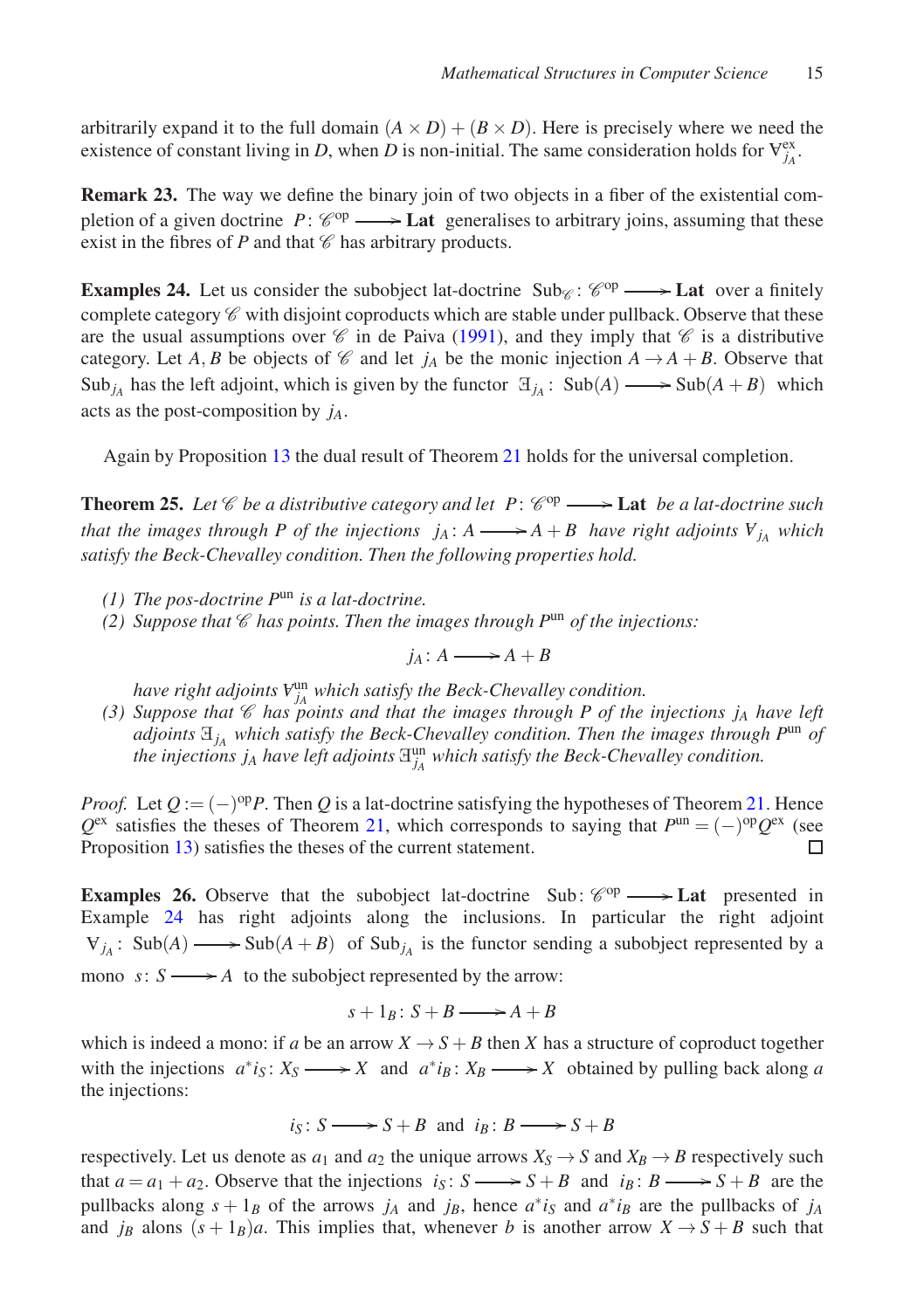$(s + 1_B)a = (s + 1_B)b$  then, by appliying the same procedure to *b*, we obtain the same coproduct structure  $(a^*i_S, a^*i_B)$  over X. In particular  $j_Asa_1 = (s+1_B)a(a^*i_S) = (s+1_B)b(a^*i_S) = j_Asb_1$ , which implies that  $a_1 = b_1$ , as  $j_A s$  is a monomorphism. Analogously  $a_2 = b_2$ , hence  $a = b$  and  $s + 1_B$  is proven to be a monomorphism.

Let  $s: S \longrightarrow A$  be a subobject of *A* and let  $t: T \longrightarrow A + B$  be a subobject of  $A + B$ . Then the conditions  $j_A^*t = \text{Sub}_{j_A}(t) \leq s$  and  $t \leq \forall j_A(s) = s + 1_B$  are equivalent: if the latter holds then a mono witnessing the former exists by the universal property of the pullback; if the former holds for a mono  $m: j_A^*T \longrightarrow S$  then  $m+1_B: T \longrightarrow S+B$  witnesses the latter.

## **5. On the distributive structure**

In the previous sections we proved that, under given hypotheses, the existential and universal completion of a lat-doctrine is a lat-doctrine as well. It is natural to ask under which hypoteses these completions preserve also the distributivity of the fibres. Essentially this depends on the Frobenius reciprocity (or on its dual version, which we call the co-Frobenius reciprocity - i.e. the one with  $\nabla$  and  $\nabla$  in place of  $\Xi$  and  $\wedge$  respectively) of the left (or right, respectively) adjoints to the pullbacks along the injections. Let us present this phenomenon in detail.

**Definition 27.** A distributive lat-doctrine is a functor  $P: \mathcal{C}^{op} \longrightarrow \textbf{DistLat}$ , where  $\mathcal{C}$  is a dis*tributive category and* DistLat *is the category of distributive lattices and finite co/limit-preserving (i.e. finite sup/inf-preserving) maps between them.*

<span id="page-15-0"></span>**Theorem 28.** Let  $P: \mathcal{C}^{op} \longrightarrow \textbf{DistLat}$  *be a distributive lat-doctrine such that the images through P of the injections*  $j_A: A \longrightarrow A + B$  *have left adjoints*  $\mathbb{E}_{j_A}$  *which satisfy the Beck-Chevalley condition and the Frobenius reciprocity. Then the following properties hold.*

- *(1) The pos-doctrine P*ex *(which is a lat-doctrine by Theorem [21\)](#page-8-0) is a distributive lat-doctrine.*
- (2) Suppose that  $\mathcal{C}$  has points. Then the left adjoints  $\mathbb{H}_{j_A}^{\text{ex}}$  to the images through  $P^{\text{ex}}$  of the *injections j<sup>A</sup> (which exist and satisfy the Beck-Chevalley condition by Theorem [21\)](#page-8-0) happen to satisfy the Frobenius reciprocity.*

*Proof. Part I. Distributivity in P<sup>ex</sup>(A).* Let  $(A, B, \beta)$ ,  $(A, C, \gamma)$  and  $(A, D, \delta)$  be objects of  $P^{\text{ex}}(A)$ and let us consider the objects  $((A, B, \beta) \lor (A, C, \gamma)) \land (A, D, \delta)$  and  $((A, B, \beta) \land (A, D, \delta)) \lor$  $((A, C, \gamma) \wedge (A, D, \delta))$ , which are respectively  $(A, (B + C) \times D, x)$  and  $(A, B \times D + C \times D, y)$ whose third components *x* and *y* equal:

$$
P_{\langle \mathrm{pr}_A, \mathrm{pr}_{B+C} \rangle} P_{\theta^{-1}} (\boxplus_{j_{A \times B}} \beta \vee \boxplus_{j_{A \times C}} \gamma) \ ) \wedge P_{\langle \mathrm{pr}_A, \mathrm{pr}_D \rangle} \delta
$$

and:

$$
P_{\varphi^{-1}}(\mathcal{A}_{j_{A\times B\times D}}(P_{\langle \mathrm{pr}_A, \mathrm{pr}_B\rangle}\beta \wedge P_{\langle \mathrm{pr}_A, \mathrm{pr}_D\rangle}\delta) \vee \mathcal{A}_{j_{A\times C\times D}}(P_{\langle \mathrm{pr}_A, \mathrm{pr}_C\rangle}\gamma \wedge P_{\langle \mathrm{pr}_A, \mathrm{pr}_D\rangle}\delta))
$$

respectively, where  $\theta$  and  $\phi$  are the isomorphisms  $(A \times B + A \times C) \rightarrow A \times (B + C)$  and  $A \times B \times D + A \times C \times D \rightarrow A \times (B \times D + C \times D)$  of *C*. As the following diagram of isomorphisms:

$$
A \times (B + C) \times D \xrightarrow{\theta^{-1} \times 1_D} (A \times B + A \times C) \times D
$$
  
\n
$$
A \times (B \times D + C \times D) \xrightarrow{\theta^{-1} \times 1_D} A \times B \times D + A \times C \times D
$$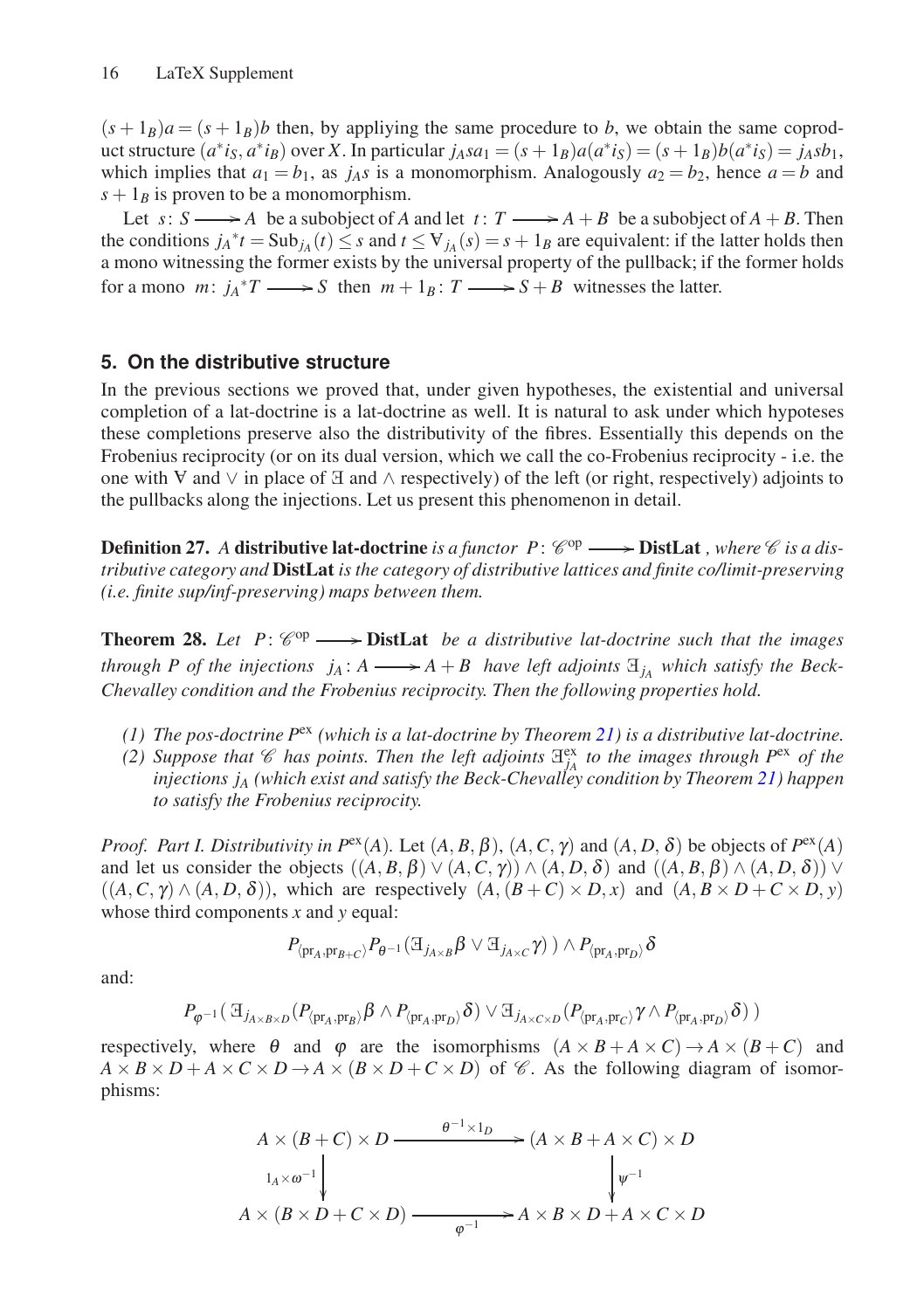$\Box$ 

commutes, in order to verify that  $1_A \times \omega^{-1}$  constitutes an isomorphism  $((A, B, \beta) \vee (A, C, \gamma)) \wedge$  $(A, D, \delta) \rightarrow ((A, B, \beta) \land (A, D, \delta)) \lor ((A, C, \gamma) \land (A, D, \delta))$ , it is enough to verify the elements:

$$
(\mathbb{H}_{j_{A\times B\times D}}P_{\langle \text{pr}_A, \text{pr}_B \rangle} \beta \lor \mathbb{H}_{j_{A\times C\times D}}P_{\langle \text{pr}_A, \text{pr}_C \rangle} \gamma) \land P_{[\langle \text{pr}_A, \text{pr}_D \rangle, \langle \text{pr}_A, \text{pr}_D \rangle]} \delta
$$

and:

$$
\boxplus_{j_{A\times B\times D}}(P_{\langle \mathrm{pr}_A, \mathrm{pr}_B\rangle} \beta \wedge P_{\langle \mathrm{pr}_A, \mathrm{pr}_D\rangle} \delta) \vee \boxplus_{j_{A\times C\times D}}(P_{\langle \mathrm{pr}_A, \mathrm{pr}_C\rangle} \gamma \wedge P_{\langle \mathrm{pr}_A, \mathrm{pr}_D\rangle} \delta)
$$

of  $P(A \times B \times D + A \times C \times D)$  to be equal, since they are the images through  $P_{(\theta \times 1_D)}$  and *P*<sub> $\phi$ </sub> respectively of the third components of the objects  $((A, B, \beta) \lor (A, C, \gamma)) \land (\dot{A}, D, \delta)$  and  $((A, B, \beta) \wedge (A, D, \delta)) \vee ((A, C, \gamma) \wedge (A, D, \delta))$  respectively. This is the case, by distributivity of  $P(A \times B \times D + A \times C \times D)$  and being:

$$
\begin{aligned} &\exists_{j_{A\times B\times D}}P_{\langle\mathrm{pr}_A,\mathrm{pr}_B\rangle}\beta\wedge P_{[\langle\mathrm{pr}_A,\mathrm{pr}_D\rangle,\langle\mathrm{pr}_A,\mathrm{pr}_D\rangle]}\delta=\\ &=\exists_{j_{A\times B\times D}}(P_{\langle\mathrm{pr}_A,\mathrm{pr}_B\rangle}\beta\wedge P_{j_{A\times B\times D}}P_{[\langle\mathrm{pr}_A,\mathrm{pr}_D\rangle,\langle\mathrm{pr}_A,\mathrm{pr}_D\rangle]}\delta)=\\ &=\exists_{j_{A\times B\times D}}(P_{\langle\mathrm{pr}_A,\mathrm{pr}_B\rangle}\beta\wedge P_{\langle\mathrm{pr}_A,\mathrm{pr}_D\rangle}\delta)\end{aligned}
$$

by the Frobenius reciprocity on the injection:

$$
j_{A\times B\times D}: A\times B\times D \longrightarrow A\times B\times D + A\times C\times D
$$

(and the same holds with *C* in place of *B*).

*Part II. Frobenius reciprocity.* Let  $(A, C, \gamma)$  and  $(A + B, D, \delta)$  be objects of  $P^{\text{ex}}(A)$  and  $P^{\text{ex}}(A +$ *B*). We are left to verify the objects  $(\exists_{jA}^{ex}(A, C, \gamma) ) \wedge (A + B, D, \delta)$  and  $\exists_{jA}^{ex}((A, C, \gamma) \wedge P_{j_A}^{ex}(A + B, D, \delta))$  $B, D, \delta$ ), which equal:

$$
(A+B,C \times D, (P_{\langle \text{pr}_{A+B}, \text{pr}_{C} \rangle} P_{\theta^{-1}} \mathbb{E}_{j_{A \times C}} \gamma) \wedge P_{\langle \text{pr}_{A+B}, \text{pr}_{D} \rangle} \delta)
$$

and:

$$
(A+B,C\times D,P_{\varphi^{-1}}\boxplus_{j_{A\times C\times D}}(P_{\langle pr_A,pr_C\rangle}\gamma\wedge P_{\langle pr_A,pr_D\rangle}P_{j_A\times 1_D}\delta))
$$

respectively, to be equal, where  $j_A$  is the injection  $A \rightarrow A + B$  and  $\theta$  and  $\varphi$  are the isomorphisms  $A \times C + B \times C \rightarrow (A + B) \times C$  and  $A \times C \times D + B \times C \times D \rightarrow (A + B) \times C \times D$  respectively. This is the case, since:

$$
P_{\varphi^{-1}} \mathbb{H}_{j_{A \times C \times D}} (P_{\langle \text{pr}_A, \text{pr}_C \rangle} \gamma \wedge P_{\langle \text{pr}_A, \text{pr}_D \rangle} P_{j_A \times 1_D} \delta ) =
$$
\n
$$
= P_{\varphi^{-1}} \mathbb{H}_{j_{A \times C \times D}} (P_{\langle \text{pr}_A, \text{pr}_C \rangle} \gamma \wedge P_{j_{A \times C \times D}} P_{\varphi} P_{\langle \text{pr}_{A+B}, \text{pr}_D \rangle} \delta ) =
$$
\n{Frobenius r.} =  $(P_{\varphi^{-1}} \mathbb{H}_{j_{A \times C \times D}} P_{\langle \text{pr}_A, \text{pr}_C \rangle} \gamma) \wedge P_{\langle \text{pr}_{A+B}, \text{pr}_D \rangle} \delta =$ \n{Beck-Chevally c.} =  $(P_{\varphi^{-1}} P_{[\langle \text{pr}_A, \text{pr}_C \rangle, \langle \text{pr}_B, \text{pr}_C \rangle]} \mathbb{H}_{j_{A \times C}} \gamma) \wedge P_{\langle \text{pr}_{A+B}, \text{pr}_D \rangle} \delta =$ \n
$$
= (P_{\langle \text{pr}_{A+B}, \text{pr}_C \rangle} P_{\varphi^{-1}} \mathbb{H}_{j_{A \times C}} \gamma) \wedge P_{\langle \text{pr}_{A+B}, \text{pr}_D \rangle} \delta
$$

and we are done.

By Proposition [13,](#page-6-0) as usual we deduce the following dual statement:

<span id="page-16-0"></span>**Theorem 29.** Let  $P: \mathcal{C}^{op} \longrightarrow \textbf{DistLat}$  *be a distributive lat-doctrine such that the images through P of the injections*  $j_A$ :  $A \longrightarrow A + B$  *have right adjoints*  $V_{j_A}$  *which satisfy the Beck-Chevalley condition and the co-Frobenius reciprocity. Then the following properties hold.*

- *(1) The pos-doctrine P*ex *(which is a lat-doctrine by Theorem [25\)](#page-14-1) happens to be a distributive lat-doctrine.*
- (2) Suppose that  $\mathcal{C}$  has points. Then the right adjoints  $V_{j_A}^{\text{ex}}$  to the images through  $P^{\text{ex}}$  of the *injections j<sup>A</sup> (which exist and satisfy the Beck-Chevalley condition by Theorem [25\)](#page-14-1) happen to satisfy the co-Frobenius reciprocity.*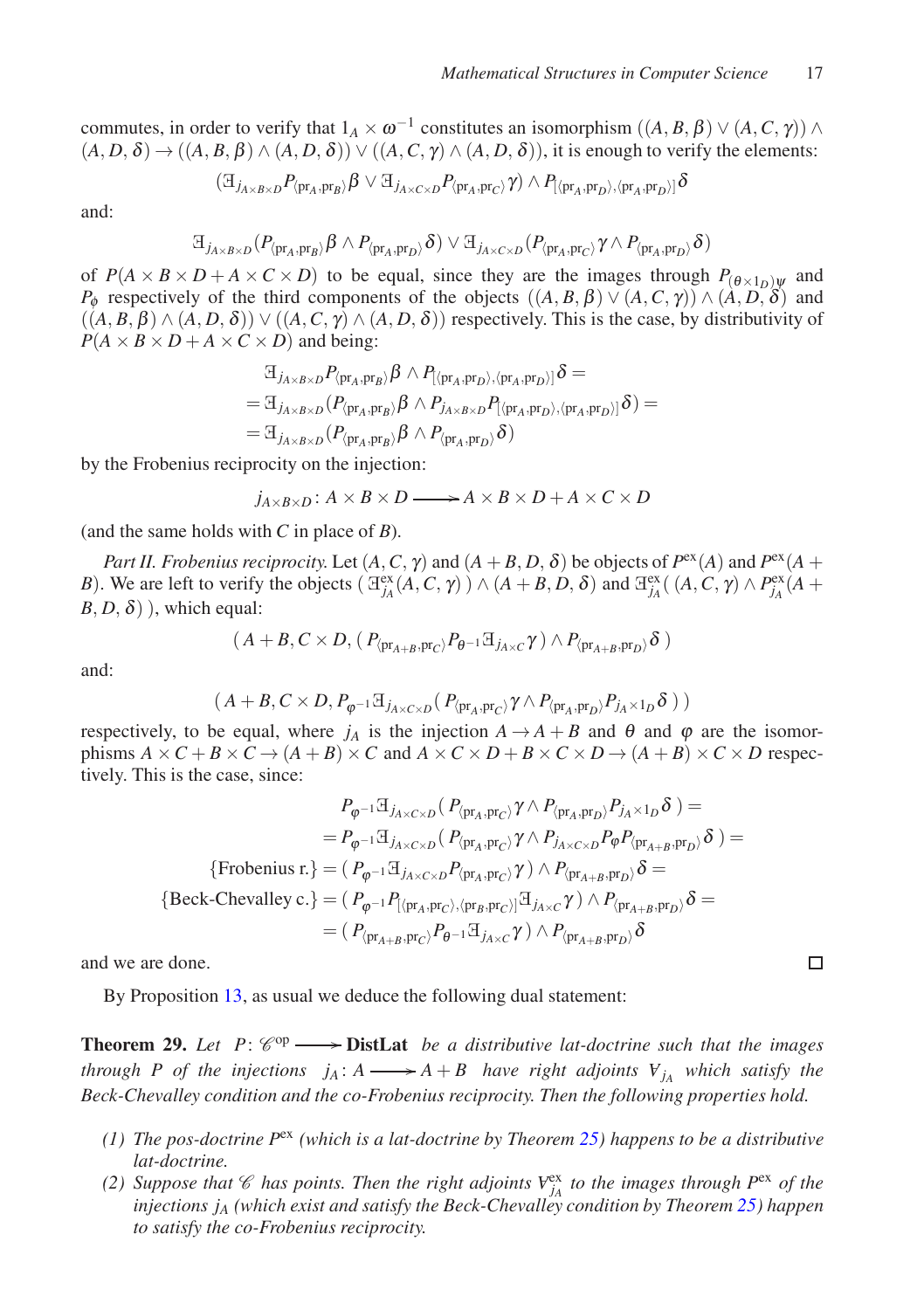Theorem [28](#page-15-0) represents a specialisation of points *1.* and *2.* of Theorem [21](#page-8-0) for distributive latdoctrines. An analogous specialisation of point *3.* is not as natural as those ones:

<span id="page-17-1"></span>**Proposition 30.** Let  $P: \mathcal{C}^{op} \longrightarrow$  **DistLat** *be a distributive lat-doctrine such that the images through P of the injections*  $j_A: A \longrightarrow A + B$  *have left adjoints*  $\mathbb{E}_{j_A}$  *which satisfy the Beck-Chevalley condition and the Frobenius reciprocity. Then the following property holds.*

*3. Suppose that*  $\mathscr C$  *has points and that the images through P of the injections j<sub>A</sub> have right adjoints <sup>A</sup> <sup>j</sup><sup>A</sup> which satisfy the Beck-Chevalley condition and the co-Frobenius reciprocity. Then the right adjoints*  $V_{j_A}^{ex}$  *to the images through P*<sup>ex</sup> *of the injections j<sub>A</sub> (which exist and satisfy the Beck-Chevalley condition by Theorem [21\)](#page-8-0) happen to satisfy the co-Frobenius reciprocity if and only if the following equation:*

<span id="page-17-0"></span>
$$
P_{\phi^{-1}} V_{j_{A \times (C+D)}} P_{\theta^{-1}} \mathbb{E}_{j_{A \times C}} = P_{\omega^{-1}} \mathbb{E}_{j_{(A+B) \times C}} P_{\psi^{-1}} V_{j_{A \times C}}
$$
(5)

*holds for every commutative diagram of the form:*

$$
A \times C + A \times D \xrightarrow{\theta} A \times (C+D) \xrightarrow{j_{A \times (C+D)}} A \times (C+D) + B \times (C+D)
$$
  
\n
$$
A \times C
$$
  
\n
$$
A \times C
$$
  
\n
$$
A \times C
$$
  
\n
$$
A \times C + B \times C \xrightarrow{\psi} (A+B) \times C \xrightarrow{j_{(A+B) \times C}} (A+B) \times C + (A+B) \times D.
$$

*Proof.* Assuming the equality [\(5\)](#page-17-0) to hold for any commutative diagram as in the statement, one directly gets the co-Frobenius reciprocity:

$$
\left(\,\mathbf{V}^{\mathrm{ex}}_{j_A}(A,C,\gamma)\,\right) \vee \left(A+B,D,\delta\right) = \mathbf{V}^{\mathrm{ex}}_{j_A}\big(\,(A,C,\gamma)\vee P^{\mathrm{ex}}_{j_A}(A+B,D,\delta)\,\big)
$$

to hold for every  $(A, C, \gamma) \in P^{\text{ex}}(A)$  and  $(A + B, D, \delta) \in P^{\text{ex}}(A + B)$ . Viceversa, if:

$$
(\,\mathbf{V}^{\text{ex}}_{j_A}(A,C,\gamma)\,)\lor(A+B,D,\delta)=\mathbf{V}^{\text{ex}}_{j_A}\big(\,(A,C,\gamma)\lor P^{\text{ex}}_{j_A}(A+B,D,\delta)\,\big)
$$

for every  $(A, C, \gamma) \in P^{\text{ex}}(A)$  and  $(A + B, D, \delta) \in P^{\text{ex}}(A + B)$ , by taking  $\delta = 0_{(A+B) \times D}$  this equality collapses into the equality [\(5\)](#page-17-0) (being  $\gamma$  an arbitrary element of  $P(A \times C)$ ). П

As usual, Theorem [30](#page-17-1) dualises for the universal completion. We conclude the current section with the following:

<span id="page-17-3"></span>Remark 31. We observe that Theorem [28](#page-15-0) tells us that the existential completion preserves type theories whose predicative part is written in the Coherent fragment of logic. More generally, by Remark [23,](#page-14-2) the same holds for type theories whose predicative part is written in the Geometric fragment of logic. See Remark [41](#page-21-7) for more details and examples.

## **6. Combining quantifier completions**

In the previous section we showed some preservation properties of the existential and the universal completion. Here we show how to combine these two constructions.

<span id="page-17-2"></span>**Theorem 32.** Let  $P: \mathcal{C}^{op} \longrightarrow \textbf{Pos}$  *be a universal pos-doctrine and suppose that*  $\mathcal{C}$  *has expo*nents. Then  $P<sup>ex</sup>$ :  $\mathcal{C}<sup>op</sup> \longrightarrow \textbf{Pos}$  *is existential and universal, i.e. the existential completion preserves the universal structure.*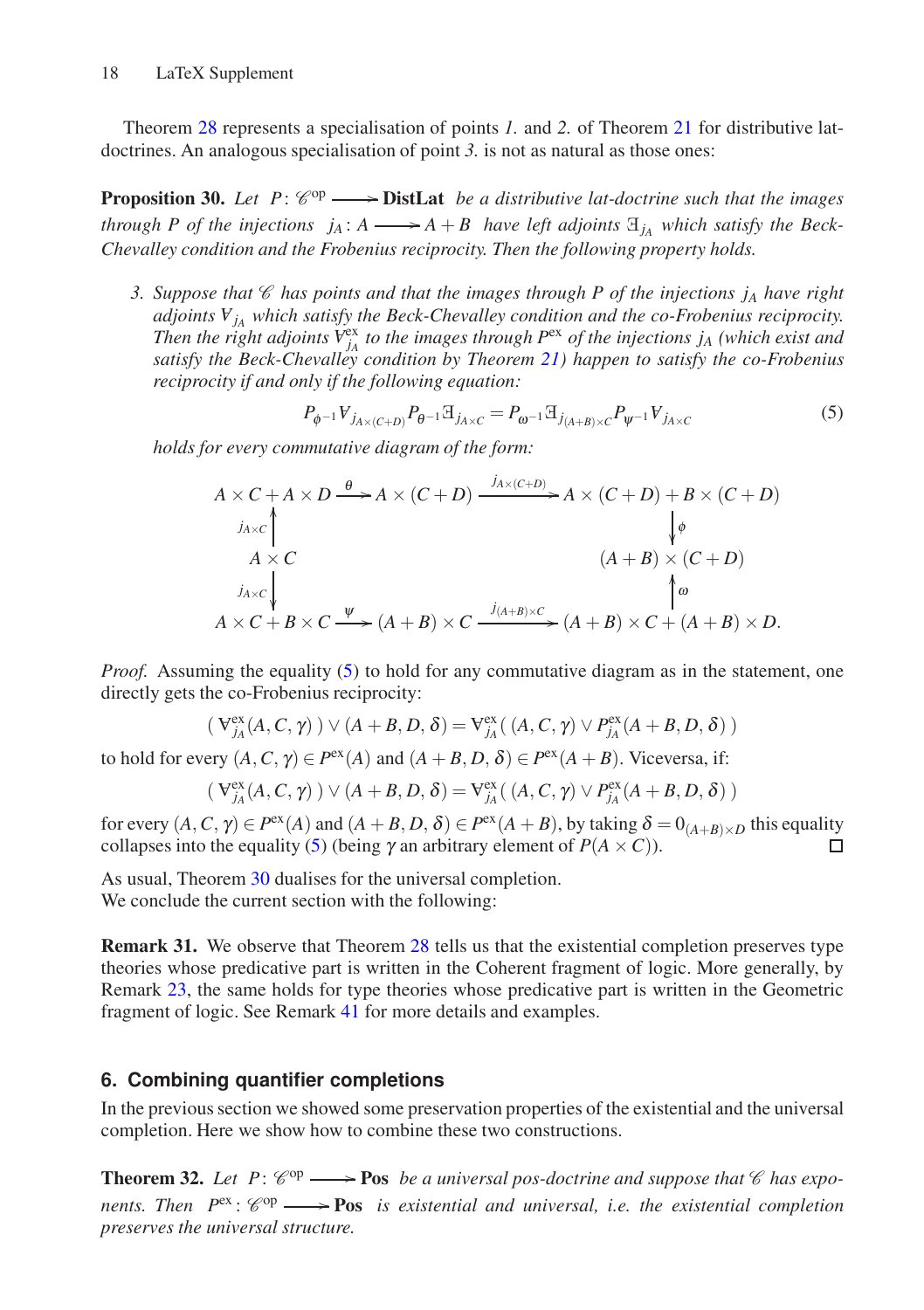*Sketch of Proof. See the details in the Appendix [A.](#page-22-8)* Let  $A_1, A_2$  be objects of  $\mathcal{C}$ , and let  $pr_{A_1}: A_1 \times A_2 \longrightarrow A_1$  be the first projection. Let:

$$
V_{pr_{A_1}}^{ex}: P^{ex}(A_1 \times A_2) \longrightarrow P^{ex}(A_1)
$$

be defined by:

$$
(A_1\times A_2,B,\alpha)\mapsto (A_1,B^{A_2},\allowbreak \mathbf{V}_{\langle \mathbf{pr}_1,\mathbf{pr}_3\rangle}P_{\langle \mathbf{pr}_1,\mathbf{pr}_2,\mathbf{ev}\langle \mathbf{pr}_2,\mathbf{pr}_3\rangle\rangle}(\alpha))
$$

where  $pr_i$  are the projections from  $A_1 \times A_2 \times B^{A_2}$  and  $ev: A_2 \times B^{A_2} \longrightarrow B$  is the evaluation map. The intuition is that the right adjoints act by mapping a formula  $\exists b : B\alpha(a_1, a_2, b) \mapsto \exists f$ :  $B^{A_2}\forall a_2 : A_2\alpha(a_1, a_2, f(a_2)).$  $\Box$ 

Let SD<sub>exp</sub> be the 2-full subcategory of SD whose objects are pos-doctrines whose base category has exponents, and whose 1-cells are the 1-cells of SD which preserve the exponents. Similarly, we denote by  $\text{UnD}_{exp}$  and  $\text{ExD}_{exp}$  the two subcategories of  $\text{SD}_{exp}$  of the universal and existential pos-doctrines whose base category has exponents.

<span id="page-18-1"></span>**Theorem 33.** The 2-monad  $T^{ex}$ :  $SD_{exp} \longrightarrow SD_{exp}$  *induces a 2-monad:* 

 $T^{ex}: \text{UnD}_{exp} \longrightarrow \text{UnD}_{exp}$ .

*Sketch of Proof. See the details in the Appendix [B.](#page-24-0)* By Theorem [32](#page-17-2) the 2-monad  $T<sup>ex</sup>$  preserves the universal structure. A direct verification provides the right preservation of 1-cells as well as the fact that the unit and the counit preserve the universal structure.  $\Box$ 

By Theorem [14](#page-7-1) it is the case that  $UnD_{exp} \cong T^{un}$ -Alg<sub>exp</sub> and then we can conclude that the existential completion induces a 2-monad

 $\overline{\mathrm{T}^\mathrm{ex}}$ :  $\mathrm{T}^\mathrm{un}\text{-}\mathrm{Alg}_{exp} \longrightarrow \mathrm{T}^\mathrm{un}\text{-}\mathrm{Alg}_{exp}$ .

Observe that the 2-monad  $\overline{T^{ex}}$  is a *lifting* of  $T^{ex}$  on  $T^{un}$ -Alg<sub>exp</sub>, hence by the well-known characterization of the distributive laws of 2-monads, see for instance Tanaka and Power [\(2006](#page-22-9)*a*[,b\)](#page-22-10), we have the following result. See Hofstra [\(2010](#page-21-0)) for the general case of arbitrary fibrations.

**Theorem 34.** *There exists a distributive law*  $\lambda: T^{un}T^{ex} \longrightarrow T^{ex}T^{un}$  *and the 2-functor*  $T^{ex}T^{un}$ :  $SD_{exp} \longrightarrow SD_{exp}$  *is a 2-monad.* 

By combining all previous statements, we finally infer the following result about existential and universal completion of lat-doctrines.

<span id="page-18-0"></span>**Theorem 35.** Let  $P: \mathcal{C}^{op} \longrightarrow$  **Lat** *be a lat-doctrine such that:* 

- *the category*  $\mathscr C$  *has points;*
- *the category*  $\mathscr C$  *has exponents;*
- the images  $P_{j_A}$  of the injections  $j_A: A \longrightarrow A + B$  have left and right adjoints  $\exists_{j_A} \neg P_{j_A} \neg P_{j_A}$ *A jA , which satisfy BC.*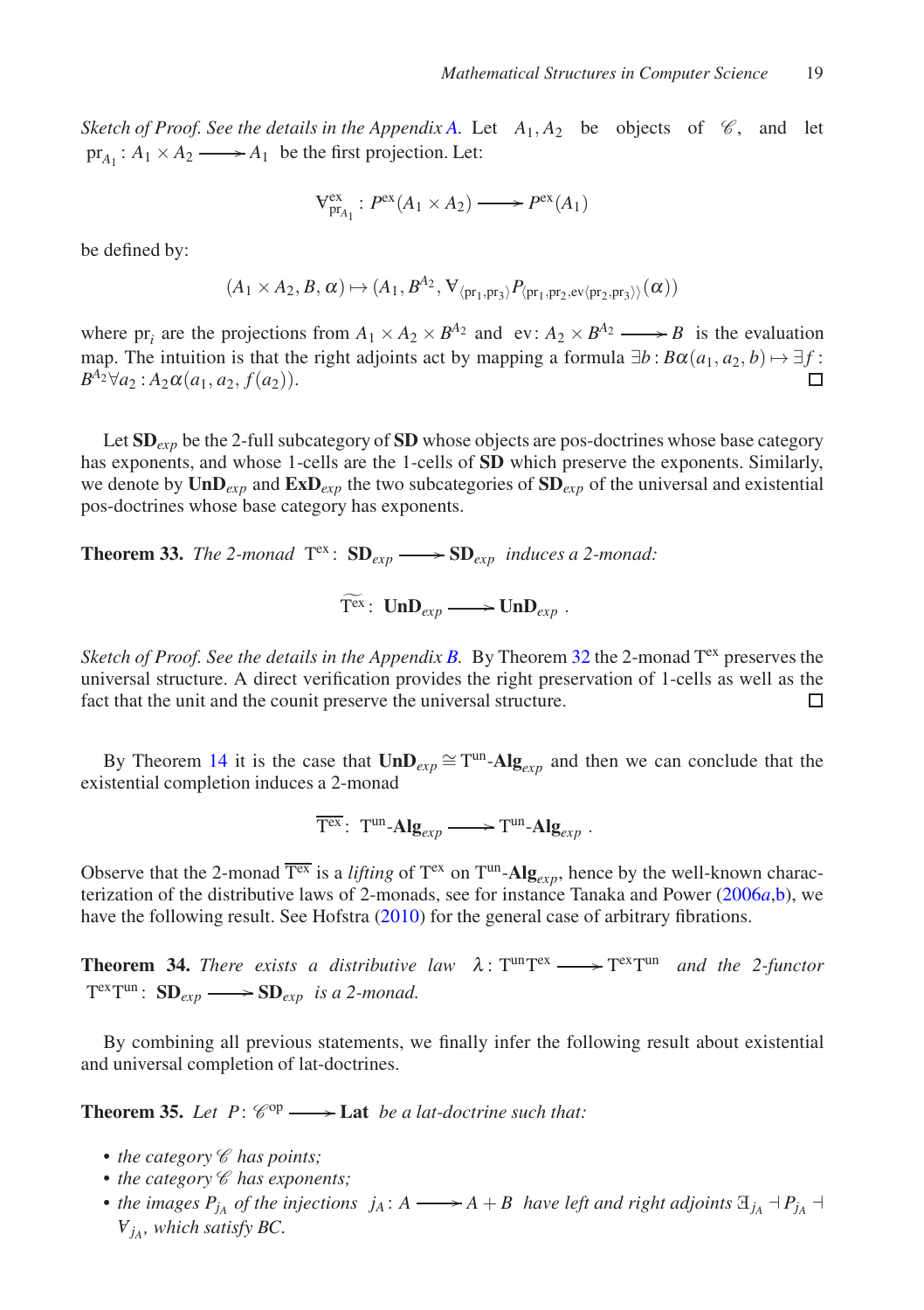*Then*  $(P^{\text{un}})^{\text{ex}}$ :  $\mathscr{C}^{\text{op}} \longrightarrow$  **Lat** *is an existential and universal lat-doctrine and the images*  $(P^{\text{un}})_{i,j}^{\text{ex}}$ *jA of the injection*  $j_A: A \longrightarrow A + B$  *have left and right adjoints*  $(\mathbb{H}^{\text{un}})^{\text{ex}}_{j_A} + (P^{\text{un}})^{\text{ex}}_{j_A} + (V^{\text{un}})^{\text{ex}}_{j_A}$ *which satisfy BC.*

 $\Box$ 

*Proof.* The statement is a consequence of Theorem [21,](#page-8-0) Theorem [25](#page-14-1) and Theorem [32.](#page-17-2)

**Remark 36.** Let  $P: \mathcal{C}^{op} \longrightarrow$  Lat be a lat-doctrine which satisfies the hypotheses of Theorem [35.](#page-18-0) As exposed in Remark [17,](#page-7-2) remind that  $\text{Dial}(P)$  is nothing but the fiber of  $(P^{\text{un}})^{\text{ex}}$  over the terminal object of  $\mathscr C$ . Hence, by Theorem [35,](#page-18-0) we can conclude that the poset reflection of the dialectica category  $\text{Dial}(P)$  is a lattice.

The characterisation that we presented in the Proposition [30](#page-17-1) of the preservation by the existential completion of the co-Frobenius reciprocity consists of a very strong condition that does not even hold in very natural enviroments, as shown in the following Example. Therefore, we conclude that the dialectica monad does not necessarily preserve the fibred-distributivity unless very restrictive and unusual conditions hold.

**Examples 37.** Let us consider the usual subset-doctrine Sub:  $Set^{op} \longrightarrow DistLat$ , which is a distributive lat-doctrine having both left and right adjoints to the pullbacks along injections which satisfy the Beck-Chevalley condition and the (co-)Frobenius reciprocity. Referring to the commutative diagram in the statement of Proposition [30,](#page-17-1) whenever  $S \subseteq A \times C$ , it is the case that the left-hand side and the right-hand side of the equality (1) in Proposition [30](#page-17-1) produce the subsets:

$$
S + B \times (C + D) \text{ and } S + B \times C
$$

of  $(A + B) \times (C + D)$  respectively. Therefore the equality (1) is not always satisfied. Hence, the doctrine  $\text{Sub}^{\text{ex}}$  is a distributive lat-doctrine that has both left and right adjoints to the pullbacks along the injections, but by Proposition [30](#page-17-1) the right ones do not satisfy the co-Frobenius reciprocity anymore.

In particular, by the dual statement of Proposition [30,](#page-17-1) it is the case that the lat-doctrine (Sub<sup>un)ex</sup> has both left and right adjoints to the pullbacks along the injections, but they do not satisfy the (co-)Frobenius reciprocities. Hence we cannot deduce that  $(Sub<sup>un</sup>)<sup>ex</sup>$  is distributive by applying Theorem [28](#page-15-0) or Theorem [29.](#page-16-0)

## **7. Choice principles and quantifier completions**

The constructive features of choice principles play a fundamental role in several areas of mathematics and theoretical computer science. For example in a dependent type theory satisfying the propositions as types correspondence together with the proofs-as-programs paradigm, the validity of the unique choice rule or even more of the choice rule says that the extraction of a computable witness from an existential statement under hypothesis can be performed within the same theory.

However in Maietti [\(2017\)](#page-22-11) the author shows that the unique choice rule, and hence the choice rule, are not valid in some important constructive theories such as Coquand's Calculus of Constructions with indexed sum types, list types and binary disjoint sums and in its predicative version implemented in the intensional level of the Minimalist Foundation Maietti [\(2017,](#page-22-11) [2009](#page-22-12)).

In this section we show that quantifier completions carry on some strong choice principles, and the preservation of the logical structures suggests that this free-operation could be applied to extend a given theory to another one which satisfies the following principles.

Recall from Trotta and Maietti [\(2020\)](#page-22-1) that the existential completion of a doctrine satisfies the *rule of choice*.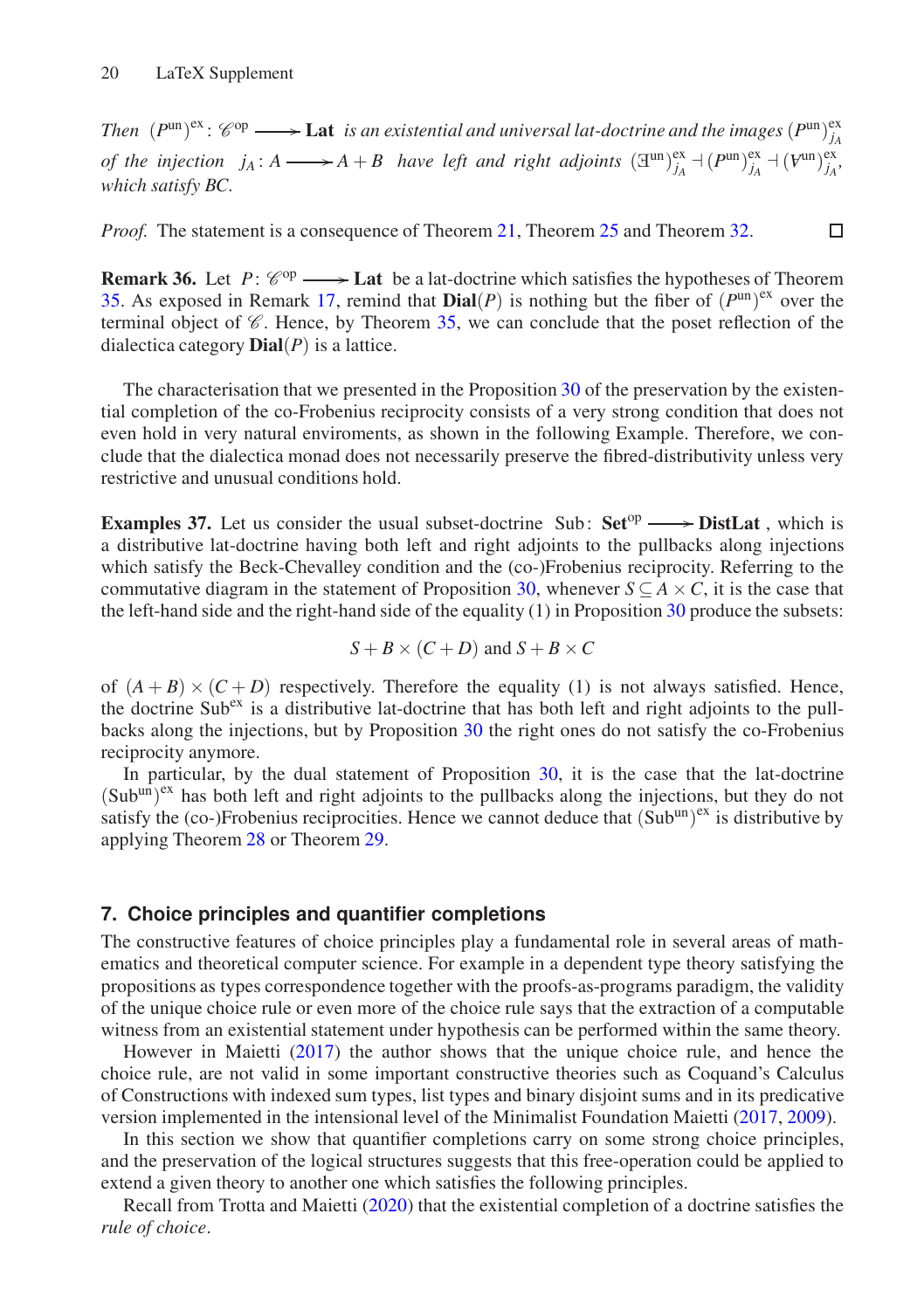<span id="page-20-1"></span>**Theorem 38** (Rule of Choice). If the fibres of a pos-doctrine  $P: \mathcal{C}^{op} \longrightarrow \textbf{Pos}$  have finite *meets, then the existential completion of a primary doctrine satisfies the Rule of Choice (see Trotta and Maietti (*[2020](#page-22-1)*)), i.e. if:*

$$
a:A \mid \top \vdash \exists b:B \alpha(a,b)
$$

*then there exists a term*  $a : A | f(a) : B$  *called witness such that:* 

$$
a:A \mid \top \vdash \alpha(a, f(a)).
$$

Again we can prove the dual property for the universal completion, and we call it *counterexample property*. In this case, the logical intuition is that the *witness* plays the rule of a *counterexample*, i.e. if we have  $\forall x : A \alpha(x) \vdash \bot$ , then there exists a term *t* such that  $\alpha(t) \vdash \bot$ . In other words, *t* is the counterexample.

**Theorem 39** (Counterexample Property). If  $P: \mathcal{C}^{op} \longrightarrow \textbf{Pos}$  *is a pos-doctrine whose fibres have finite joins, then the universal completion satisfies* Counterexample Property*, i.e. if:*

$$
a:A\,|\,\forall b:B\,\alpha(a,b)\vdash \bot
$$

*then there exists a term*  $a : A | g(a) : B$ *, which represents the counterexample of the previous statement, such that:*

$$
a:A \mid \alpha(a,g(a)) \vdash \bot.
$$

We conclude the section by proving that, under the assumption of Theorem [32,](#page-17-2) the existential completion of a universal doctrine satisfies the so called *Skolemization principle*.

<span id="page-20-0"></span>**Theorem 40** (Skolemization). Let  $P: \mathcal{C}^{op} \longrightarrow \textbf{Pos}$  *be a universal pos-doctrine with exponents, and consider its existential completion*  $P^{ex}$ *. For every A<sub>1</sub>, A<sub>2</sub> <i>objects of*  $\mathcal C$  *and every*  $\overline{\alpha} = (A_1 \times A_2, B, \alpha) \in P^{\text{ex}}(A_1 \times A_2)$  *it holds that:* 

$$
V_{\mathrm{pr}_1}^{\mathrm{ex}} \mathbb{F}_{\langle \mathrm{pr}_1, \mathrm{pr}_2 \rangle}^{\mathrm{ex}} \eta_{A_1 \times A_2 \times B}(\alpha) = \mathbb{F}_{\mathrm{pr}_1'}^{\mathrm{ex}} V_{\langle \mathrm{pr}_1, \mathrm{pr}_3 \rangle}^{\mathrm{ex}} \eta_{A_1 \times A_2 \times B^{A_2}} P_{\langle \mathrm{pr}_1, \mathrm{pr}_2, \mathrm{ev} \langle \mathrm{pr}_2, \mathrm{pr}_3 \rangle \rangle}(\alpha)).
$$

*Proof.* Let  $A_1, A_2$  be objects of  $\mathcal{C}$ , and let  $pr_1: A_1 \times A_2 \longrightarrow A_1$  be the first projection. Recall that  $V_{pr_1}^{ex}$ :  $P^{ex}(A_1 \times A_2) \longrightarrow P^{ex}(A_1)$  is defined by:

$$
(A_1 \times A_2, B, \alpha) \mapsto (A_1, B^{A_2}, \mathbf{V}_{\langle \text{pr}_1, \text{pr}_3 \rangle} P_{\langle \text{pr}_1, \text{pr}_2, \text{ev} \langle \text{pr}_2, \text{pr}_3 \rangle \rangle}(\alpha)).
$$

By Remark [11,](#page-5-1) it is the case that:

$$
V_{pr_1}^{ex}(\overline{\alpha})=\boxplus_{pr_1'}^{ex}\eta_{A_1\times B^{A_2}}V_{\langle pr_1,pr_3\rangle}P_{\langle pr_1,pr_2, ev\langle pr_2,pr_3\rangle\rangle}(\alpha).
$$

By Theorem [33,](#page-18-1) the unit of the 2-monad preserves the universal structure, hence we have that  $\eta_{A_1\times B^{A_2}}\mathbf{V}_{\langle\mathbf{pr}_1,\mathbf{pr}_3\rangle} = \mathbf{V}_{\langle\mathbf{pr}_1,\mathbf{pr}_3\rangle}^{\text{ex}} \eta_{A_1\times A_2\times B^{A_2}}$  and then:

$$
V_{pr_1}^{ex}(\overline{\alpha}) = \mathbb{E}_{pr'_1}^{ex} V_{\langle pr_1, pr_3 \rangle}^{ex} \eta_{A_1 \times A_2 \times B^{A_2}} P_{\langle pr_1, pr_2, ev \langle pr_2, pr_3 \rangle \rangle}(\alpha).
$$

On the other hand, by Remark [11,](#page-5-1) it is the case that:

$$
V_{\mathrm{pr}_1}^{\mathrm{ex}}(A_1 \times A_2, B, \alpha) = V_{\mathrm{pr}_1}^{\mathrm{ex}} \mathbb{E}_{\langle \mathrm{pr}_1, \mathrm{pr}_2 \rangle}^{\mathrm{ex}} \eta_{A_1 \times A_2 \times B}(\alpha)
$$

that is, the stated equality holds.

The property proved in Theorem [40](#page-20-0) reflects the principle of *Skolemization* introduced by Gödel in his work on the dialectica interpretation Gödel [\(1958](#page-21-5)). It is called  $(AC)$  by Toelstra in Gödel

 $\Box$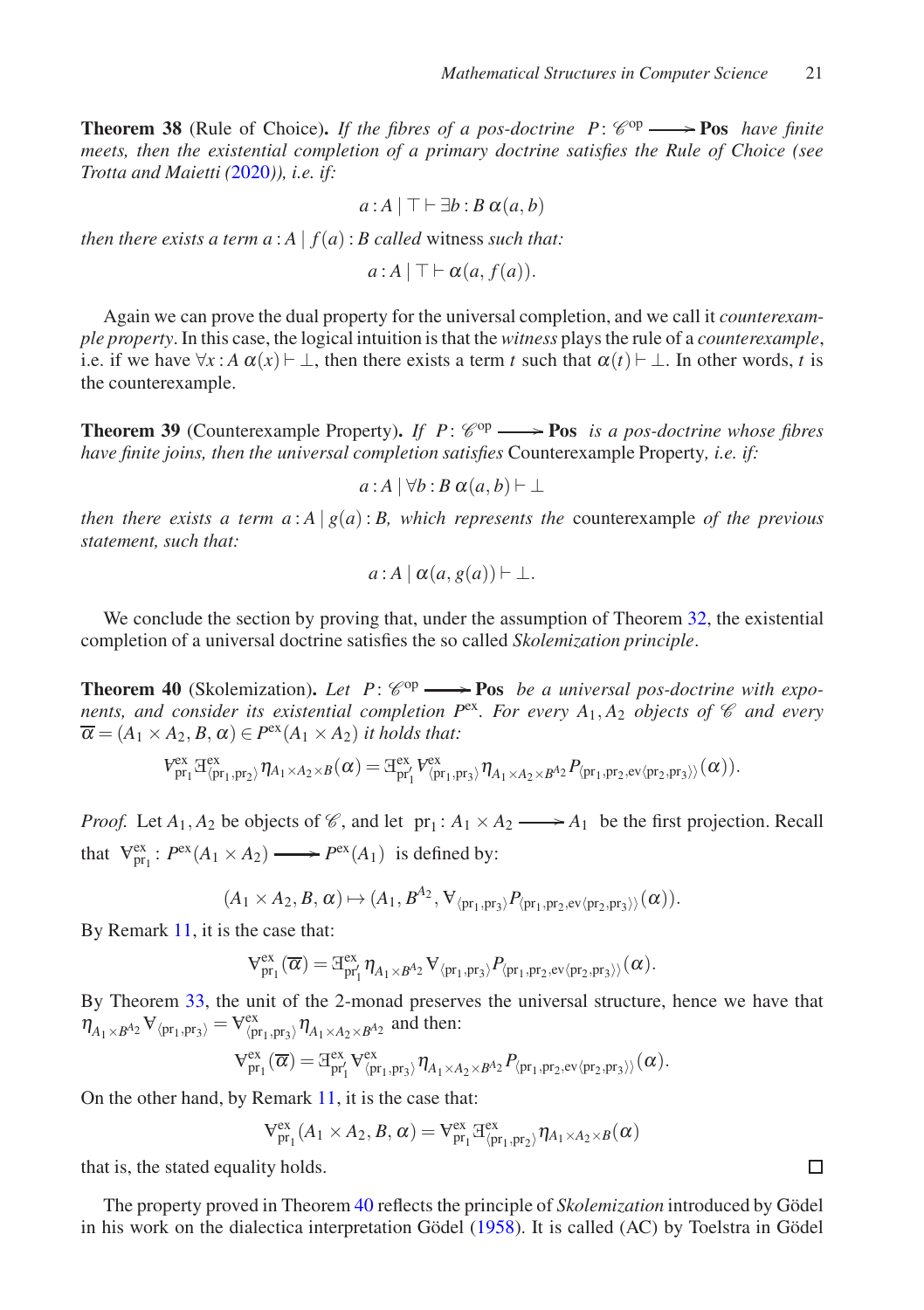et al. [\(1986](#page-21-2)), since this principle is a form of choice, and it has the following presentation:

$$
\forall x \exists y \alpha(x, y) \rightarrow \exists f \forall x \alpha(x, fx).
$$

<span id="page-21-7"></span>Remark 41. Combining Theorem [38](#page-20-1) and Theorem [28,](#page-15-0) we obtain an interesting tool to extend a type theory whose predicative part is written in the coherent fragment of first-order logic to another type theory which moreover satisfies the rule of choice.

More generally, we can extend a type theory whose predicative part is written in the geometric logic -e.g. the subobject-doctrine over a (quasi)topos- to another type theory which moreover satisfies the Rule of Choice (see Remark [23](#page-14-2) and Remark [31\)](#page-17-3). Observe indeed that the subobjectdoctrine over a quasitopos is both existential and elementary. Hence all the reindexing functors -and in particular the ones along the injections- have a left adjoint, so that the required hypotheses are satisfied.

A deeper analysis of the link between the existential completion and the validity of choice principles in toposes and quasitoposes is left as a future work.

## **8. Conclusions and further works**

We introduced and characterised the universal and existential completions, by showing those logical properties that are preserved by these constructions. We remark that the properties we needed in order to get them preserved (e.g. the existence of left and right adjoints over the injections) are all natural: they are true in many concrete instances enjoying a satisfying "power-set" algebra, like subobject doctrines over lextensive categories (see de Paiva [\(1991](#page-21-3)) and Example [3\)](#page-2-2).

One of the major benefits of this property-preservation analysis appears during its application to dialectica construction. During the current essay we only focused on the notion of poset-reflection of the dialectica category associated to a lattice-doctrine. In the future work we intend to generalise our approach in order to examine properties of the dialectica category itself and not just of its poset-reflection.

Moreover we are going to find the right hypotheses such that the universal and existential completion preserves the implication of intuitionistic logic, focusing on the applications. Finally, we are interested in applying our results about the quantifier completions to extend concrete theories or to characterise their fragments that satisfy the choice principles of our analysis. A comparison with the dialectica tripos and the results presented in Biering [\(2008](#page-21-8)) is left as a future work.

#### *Aknowledgements.*

We would like to thank Nicola Gambino, Maria Emilia Maietti and Margherita Zorzi for their comments and suggestions.

#### **References**

<span id="page-21-8"></span>Biering, B. 2008. Dialectica interpretations – a categorical analysis (PhD Thesis).

- <span id="page-21-6"></span>Carboni, A., Lack, S., and Walters, R. 1993. Introduction to extensive and distributive categories. *Journal of Pure and Applied Algebra*, 84(2):145 – 158.
- <span id="page-21-3"></span>de Paiva, V. 1991. *The Dialectica categories*. PhD thesis, University of Cambridge.

<span id="page-21-1"></span>Frey, J. 2019. Categories of partial equivalence relations as localizations.

<span id="page-21-5"></span>Gödel, K. 1958. Über eine bisher noch nicht benützte erweiterung des finiten standpunktes. *Dialectica*, 12(3-4):280–287.

<span id="page-21-2"></span>Gödel, K., Feferman, S., Dawson, J., Kleene, S., Moore, G., and others 1986. *Kurt Gödel: Collected Works: Volume II: Publications 1938-1974*. Collected Works. OUP USA.

<span id="page-21-0"></span>Hofstra, P. 2010. The dialectica monad and its cousins. In *Models, Logics, and Higher-dimensional Categories: A Tribute to the Work of Mihaly Makkai*, volume 53, pp. 107–139. American Mathematical Society.

<span id="page-21-4"></span>Hyland, J. 2002. Proof theory in the abstract. *Annals of Pure and Applied Logic*, 114:43–78.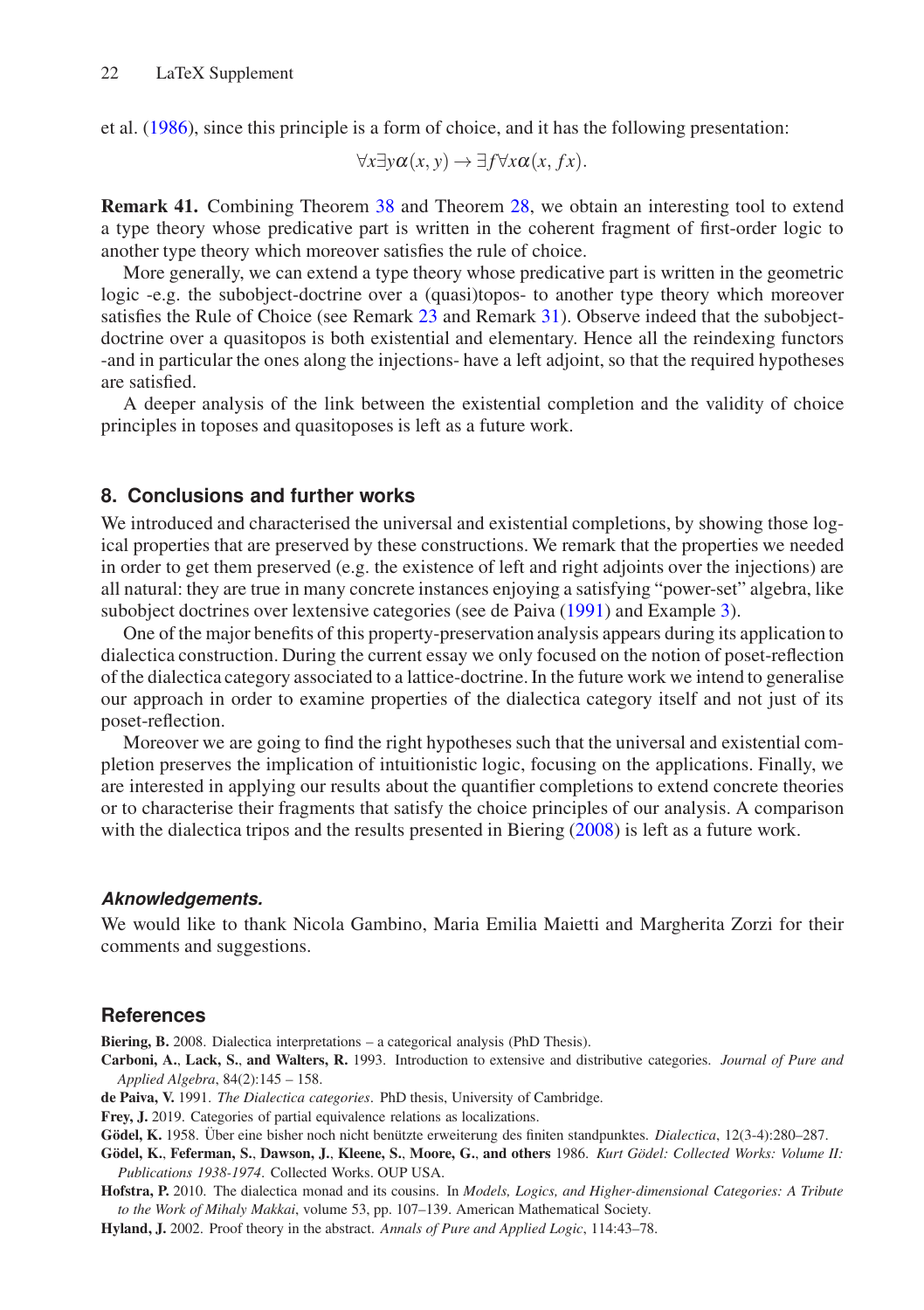<span id="page-22-7"></span>Jacobs, B. 1999. *Categorical Logic and Type Theory*, volume 141 of *Studies in Logic and the foundations of mathematics*. North Holland Publishing Company.

<span id="page-22-2"></span>Lawvere, F. 1969. Adjointness in foundations. *Dialectica*, 23:281–296.

- <span id="page-22-3"></span>Lawvere, F. 1970. Equality in hyperdoctrines and comprehension schema as an adjoint functor. In Heller, A., editor, *New York Symposium on Application of Categorical Algebra*, volume 2, pp. 1–14. American Mathematical Society.
- <span id="page-22-12"></span>Maietti, M. 2009. A minimalist two-level foundation for constructive mathematics. *Annals of Pure and Applied Logic*,  $160(3):319 - 354.$
- <span id="page-22-11"></span>Maietti, M. 2017. On choice rules in dependent type theory. In *TAMC*.
- <span id="page-22-5"></span>Maietti, M. and Rosolini, G. 2013a. Elementary quotient completion. *Theory App. Categ.*, 27(17):445–463.
- <span id="page-22-4"></span>Maietti, M. and Rosolini, G. 2013b. Quotient completion for the foundation of constructive mathematics. *Log. Univers.*, 7(3):371–402.
- <span id="page-22-6"></span>Maietti, M. and Rosolini, G. 2013c. Unifying exact completions. *Appl. Categ. Structures*, 23:43–52.
- <span id="page-22-9"></span>Tanaka, M. and Power, J. 2006a. Pseudo-distributive laws and axiomatics for variable binding. *Higher-Order Symb. Comput.*, 19:305–337.
- <span id="page-22-10"></span>Tanaka, M. and Power, J. 2006b. A unified category-theoretic semantics for binding signatures in substructural logics. *Oxford Univ. Press*, 16(1).
- <span id="page-22-0"></span>Trotta, D. 2020. Existential completion. *Theory and Applications of Categories*, 35(43).
- <span id="page-22-1"></span>Trotta, D. and Maietti, M. 2020. Choice principles via completions. *Preprint*.

#### <span id="page-22-8"></span>**Appendix A. Proof of Theorem [32](#page-17-2)**

We remind that the following argument shows a proof-irrelevant version of the corresponding result in Hofstra [\(2010](#page-21-0)).

*Proof. Part I. Existence of right adjoints along projections.* Let  $A_1, A_2$  be objects of  $\mathcal{C}$ , and let  $pr_{A_1}: A_1 \times A_2 \longrightarrow A_1$  be the first projection. Let:

$$
V_{pr_{A_1}}^{ex}: P^{ex}(A_1 \times A_2) \longrightarrow P^{ex}(A_1)
$$

be defined by:

$$
(A_1 \times A_2, B, \alpha) \mapsto (A_1, B^{A_2}, \mathbf{V}_{\langle \mathrm{pr}_1, \mathrm{pr}_3 \rangle} P_{\langle \mathrm{pr}_1, \mathrm{pr}_2, \mathrm{ev} \langle \mathrm{pr}_2, \mathrm{pr}_3 \rangle \rangle}(\alpha))
$$

where  $pr_i$  are the projections from  $A_1 \times A_2 \times B^{A_2}$  and  $ev: A_2 \times B^{A_2} \longrightarrow B$  is the evaluation map. The intuition is that the right adjoints act by mapping a formula  $\exists b : B\alpha(a_1, a_2, b) \mapsto \exists f$ :  $B^{A_2} \forall a_2 : A_2 \alpha(a_1, a_2, f(a_2))$ . Let us verify that  $V_{pr_1}^{ex}$  is right adjoint to  $P_{pr_1}^{ex}$ .

Let  $(A_1, C, \gamma) \in P^{\text{un}}(A_1)$  and  $(A_1 \times A_2, B, \alpha) \in P^{\text{un}}(A_1 \times A_2)$ . We are left to verify that the conditions:

$$
(A_1 \times A_2, C, P_{pr_{A_1} \times 1_C}(\gamma)) = P_{pr_{A_1}}^{ex}(A_1, C, \gamma) \le (A_1 \times A_2, B, \alpha)
$$

and:

$$
(A_1, C, \gamma) \leq V_{pr_{A_1}}^{ex}(A_1 \times A_2, B, \alpha) = (A_1, B^{A_2}, V_{\langle pr_1, pr_3 \rangle} P_{\langle pr_1, pr_2, ev \langle pr_2, pr_3 \rangle \rangle}(\alpha))
$$

are equivalent. The former disequality is equivalent to the condition: *there is an arrow*  $g: A_1 \times A_2 \times C \longrightarrow B$  *such that*  $P_{\text{pr}_{A_1} \times 1_C}(\gamma) \leq P_{\langle \text{pr}_{A_1 \times A_2}, g \rangle}(\alpha)$ , that is:

<span id="page-22-13"></span>there is 
$$
g: A_1 \times A_2 \times C \longrightarrow B
$$
  
such that  $\gamma \leq V_{pr_{A_1} \times 1_C} P_{\langle pr_{A_1 \times A_2}, g \rangle}(\alpha)$  (6)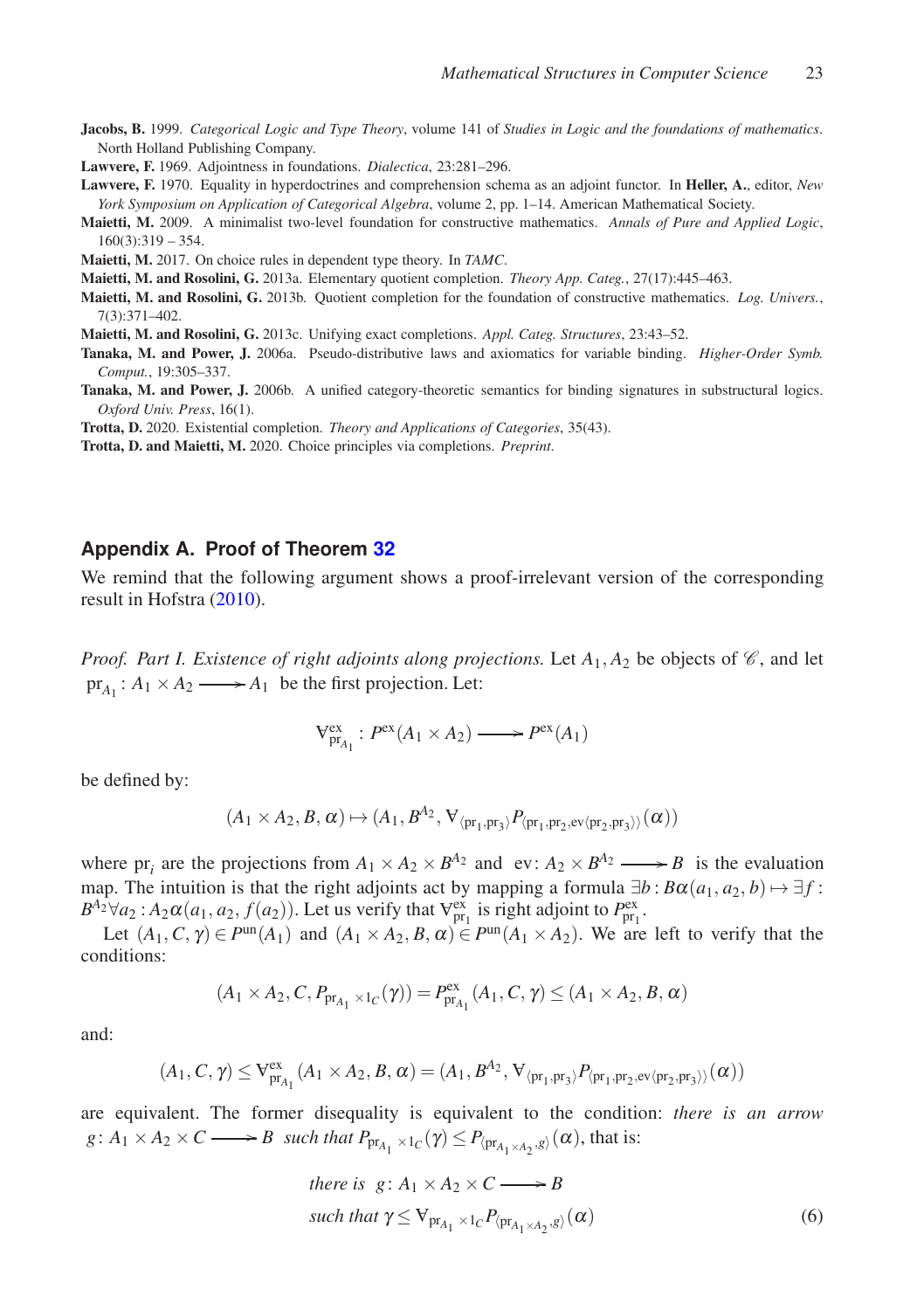while the latter holds precisely when:

<span id="page-23-0"></span>there is 
$$
h: A_1 \times C \longrightarrow B^{A_2}
$$
  
such that  $\gamma \le P_{\langle \text{pr}_{A_1}, h \rangle} \mathbf{V}_{\langle \text{pr}_1, \text{pr}_3 \rangle} P_{\langle \text{pr}_1, \text{pr}_2, \text{ev} \langle \text{pr}_2, \text{pr}_3 \rangle \rangle}(\alpha)$  (7)

so that we are left to prove  $(6)$  and  $(7)$  to be equivalent. Let  $pr'_i$  be the three projections from  $A_2 \times A_1 \times B^{A_2}$ ,  $\overline{pr}_i$  the projections from  $A_1 \times A_2 \times C$  and  $\overline{pr}'_i$  the projections from  $A_2 \times C$  $A_1 \times C$ . Moreover let us assume that [\(6\)](#page-22-13) holds for a given arrow *g*. We define the arrow  $h: A_1 \times C \longrightarrow B^{A_2}$  to be the exponential transpose of  $g\langle \overrightarrow{pr}'_2, \overrightarrow{pr}'_1, \overrightarrow{pr}'_3 \rangle$ , hence it holds that  $ev(1_{A_2} \times h) = g\langle \overline{\text{pr}}'_2, \overline{\text{pr}}'_1, \overline{\text{pr}}'_3 \rangle$ . We are going to prove that this choice of *h* is such that:

<span id="page-23-1"></span>
$$
\nabla_{\text{pr}_{A_1} \times 1_C} P_{\langle \text{pr}_{A_1 \times A_2}, g \rangle} = P_{\langle \text{pr}_{A_1}, h \rangle} \nabla_{\langle \text{pr}_1, \text{pr}_3 \rangle} P_{\langle \text{pr}_1, \text{pr}_2, \text{ev} \langle \text{pr}_2, \text{pr}_3 \rangle \rangle
$$
(8)

allowing to conclude that [\(7\)](#page-23-0) holds. Moreover observe that, from a given arrow *h* satisfying [\(7\)](#page-23-0), one can always recover the corresponding arrow *g* by anti-transposing *h* and precomposing by  $\langle \overline{\text{pr}}_2, \overline{\text{pr}}_1, \overline{\text{pr}}_3 \rangle$  (as  $\langle \overline{\text{pr}}'_2, \overline{\text{pr}}'_1, \overline{\text{pr}}'_3 \rangle$  is an isomorphism whose inverse is indeed  $\langle \overline{\text{pr}}_2, \overline{\text{pr}}_1, \overline{\text{pr}}_3 \rangle$ ). Therefore  $(8)$  would also imply that  $(6)$  follows from  $(7)$ , concluding our adjointness proof. Hence we are left to prove that  $(8)$  holds.

Let  $\varphi$  be the arrow  $(1_{A_2} \times h)\langle \overline{\text{pr}}_2, \overline{\text{pr}}_1, \overline{\text{pr}}_3 \rangle$ :  $A_1 \times A_2 \times C \longrightarrow A_2 \times B^{A_2}$ , and observe that the equality:

$$
\langle pr_1, pr_2, ev \langle pr_2, pr_3 \rangle \rangle \langle \overline{pr}_1, \phi \rangle = \langle \overline{pr}_1, \overline{pr}_2, g \rangle = \langle pr_{A_1 \times A_2}, g \rangle
$$

holds. Hence it is the case that  $P_{\langle \text{pr}_{A_1} \times A_2, g \rangle} = P_{\langle \overline{\text{pr}}_1, \varphi \rangle} P_{\langle \text{pr}_1, \text{pr}_2, \text{ev} \langle \text{pr}_2, \text{pr}_3 \rangle \rangle}$  and therefore (3) follows if we prove that  $V_{pr_{A_1} \times 1_C} P_{\langle pr_{A_1}, h \rangle} = P_{\langle pr_{A_1}, h \rangle} V_{\langle pr_1, pr_3 \rangle}$  holds. By the Beck-Chevalley condition for  $V$ it is enough to prove that the right-hand square of the commutative diagram:

$$
A_2 \times A_1 \times C \xrightarrow{\langle \overline{\text{pr}}_2', \overline{\text{pr}}_1', \overline{\text{pr}}_3' \rangle} A_1 \times A_2 \times C \xrightarrow{\text{pr}_{A_1} \times 1_C = \langle \overline{\text{pr}}_1, \overline{\text{pr}}_3 \rangle} A_1 \times C
$$
\n
$$
\downarrow^{\langle \overline{\text{pr}}_1', \overline{\text{pr}}_2', h \langle \overline{\text{pr}}_1', \overline{\text{pr}}_3' \rangle \rangle} A_1 \times A_2 \times C \xrightarrow{\text{pr}_{A_1} \times 1_C = \langle \overline{\text{pr}}_1, \overline{\text{pr}}_3 \rangle} A_1 \times C
$$
\n
$$
A_2 \times A_1 \times B^{A_2} \xrightarrow{\langle \text{pr}_{A_1}, \text{pr}_{B_1'} \rangle} A_1 \times A_2 \times B^{A_2} \xrightarrow{\langle \text{pr}_{A_1}, \text{pr}_{B_1} \rangle} A_1 \times B^{A_2}
$$

is a pullback. This is the case: the outer square is a pullback, as its horizontal arrows are the projections  $A_2 \times A_1 \times C \to A_1 \times C$  and  $A_2 \times A_1 \times B^{A_2} \to A_1 \times B^{A_2}$  and as  $\langle \overline{\text{pr}}'_1, \overline{\text{pr}}'_2, h \langle \overline{\text{pr}}'_1, \overline{\text{pr}}'_3 \rangle \rangle =$  $1_{A_2} \times \langle \text{pr}_{A_1}, h \rangle$ , and moreover the horizontal arrows of the left-hand square are isos, therefore the right-hand square is indeed a pullback as well.

*Part II. Beck-Chevalley condition.* Let us consider a pullback of a projection along a given arrow *f*, which is of the form:



and let us verify that the corresponding equality  $P_f^{\text{ex}} V_{\text{pr}_A}^{\text{ex}} = V_{\text{pr}_D}^{\text{ex}} P_{f \times 1_C}^{\text{ex}}$  holds. Whenever  $(A \times$  $C, B, \beta$ )  $\in$  *P*(*A* × *C*) we get (by applying the left and right member of the wannabe equality respectively) the elements:

$$
(D,B^C, P_{f \times 1_{B^C}} \mathbf{V}_{\langle \mathrm{pr}_1, \mathrm{pr}_3 \rangle} P_{\langle \mathrm{pr}_1, \mathrm{pr}_2, \mathrm{ev} \langle \mathrm{pr}_2, \mathrm{pr}_3 \rangle \rangle}(\beta))
$$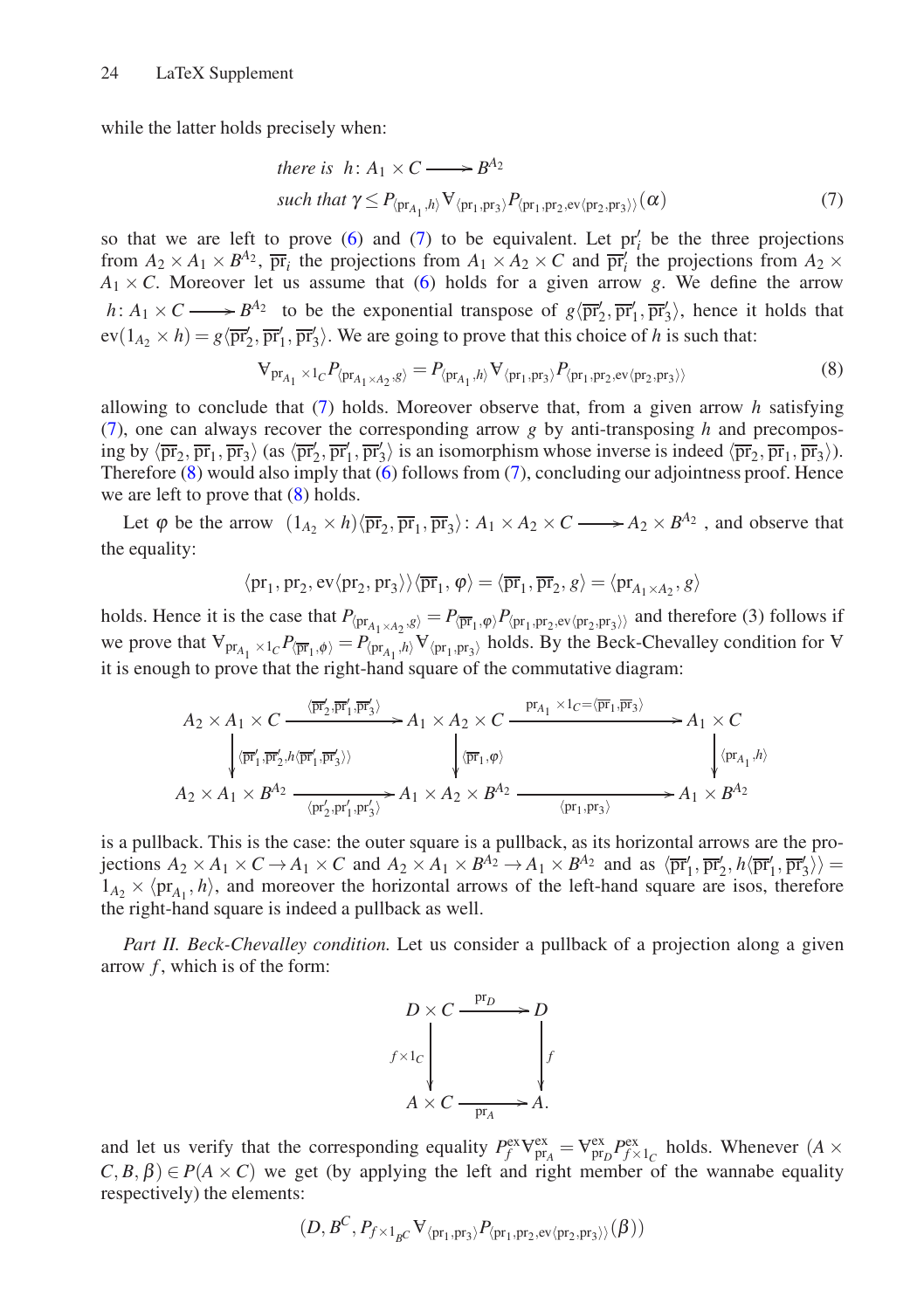and

$$
(D,B^C,\forall_{\langle \overline{\mathrm{pr}}_1,\overline{\mathrm{pr}}_3\rangle} P_{\langle \overline{\mathrm{pr}}_1,\overline{\mathrm{pr}}_2,\mathrm{ev}\langle \overline{\mathrm{pr}}_2,\overline{\mathrm{pr}}_3\rangle\rangle} P_{f\times 1_{C\times B}}(\beta))
$$

of  $P(D)$ , being  $pr_i$  the projections from  $A \times C \times B^C$  and  $\overline{pr}_i$  the projections from  $D \times C \times B^C$ . We are left to prove them to be equal. By Beck-Chevally condition for  $\nabla$  it is the case that  $P_{f \times 1_{B}C}$   $\forall$ <sub>(pr<sub>1</sub>,pr<sub>3</sub>)</sub> =  $\forall$ <sub>( $\overline{p_{f_1}}, \overline{p_{f_3}}$ ) $P_{f \times 1_C \times 1_{B}C}$ , hence we are left to observe that:</sub>

$$
P_{f\times 1_C\times 1_{\underline{B}C}} P_{\langle \mathrm{pr}_1, \mathrm{pr}_2, \mathrm{ev}\langle \mathrm{pr}_2, \mathrm{pr}_3 \rangle \rangle} = P_{\langle \overline{\mathrm{pr}}_1, \overline{\mathrm{pr}}_2, \mathrm{ev}\langle \overline{\mathrm{pr}}_2, \overline{\mathrm{pr}}_3 \rangle \rangle} P_{f\times 1_{C\times B}}
$$

which holds because the class of arrows

$$
\langle pr_1, pr_2, ev \langle pr_2, \overline{pr}_3 \rangle \rangle : X \times C \times B^C \longrightarrow X \times C \times B
$$

for *X* in  $\mathscr C$  is a natural transformation  $(-) \times C \times B^C \to (-) \times (C \times B)$ .

## <span id="page-24-0"></span>**Appendix B. Proof of Theorem [33](#page-18-1)**

We divide the proof of Theorem [33](#page-18-1) into the following Lemmas. We remind that the following argument shows a proof-irrelevant version of the corresponding results in Hofstra [\(2010](#page-21-0)).

Lemma 42. The unit of the 2-monad T<sup>ex</sup> preserves the universal structure.

*Proof.* Recall from Trotta [\(2020\)](#page-22-0) that the unit of the 2-monad  $T<sup>ex</sup>$  is provided by the 1-cell  $\eta_P^{\text{ex}}: P \longrightarrow P^{\text{ex}}$  of **SD**, where  $\eta_P^{\text{ex}} = (\text{id}_{\mathscr{C}}, \iota)$ , with  $\iota_A: P(A) \longrightarrow P^{\text{ex}}(A)$  acting as  $\alpha \mapsto$  $(A, 1, \alpha)$ . Then one might check that the diagram:

$$
P(A \times B) \xrightarrow{\mathbf{V}_{\text{pr}_A}} P(A)
$$
  
\n
$$
\downarrow^{l_{A \times B}} \qquad \qquad l_A
$$
  
\n
$$
P^{\text{ex}}(A \times B) \xrightarrow{\mathbf{V}_{\text{pr}_A}} P^{\text{ex}}(A)
$$

commutes, since  $1^B \cong 1$ . Therefore the unit of the 2-monad preserves the universal structure.  $\Box$ 

Lemma 43. The multiplication of the 2-monad T<sup>ex</sup> along universal pos-doctrines with exponents *preserves the universal structure.*

*Proof.* Recall that the multiplication of the 2-monad  $\mu^{ex}$ :  $(T^{ex})^2 \longrightarrow T^{ex}$  is given by the assignment  $\mu_P^{\text{ex}} = \varepsilon_{P^{\text{ex}}}$ , where  $\varepsilon$  is the counit of the existential completion  $\varepsilon_P : P^{\text{ex}} \longrightarrow P$  and it is given by the pair (id,  $\zeta$ ), with  $\zeta_A$ :  $P^{\text{ex}}(A) \longrightarrow P(A)$  acting as  $(A, B, \alpha) \mapsto \exists_{pr_1}(\alpha)$ , where  $pr_1: A \times B \longrightarrow A$  is a projection. Then we conclude that the multiplication preserves the universal structure since, for every universal pos-doctrine *P*, the map  $\mu_P^{\text{ex}}$ :  $(T^{\text{ex}})^2(P) \longrightarrow T^{\text{ex}}(P)$ has as domain and codomain two pos-doctrines satisfying the (AC) principle by Theorem [40.](#page-20-0)  $\Box$ 

**Lemma 44.** Let  $(F, f): P \longrightarrow R$  be a 1-cell of universal pos-doctrines with exponents. Then  $T^{ex}(F, f)$ :  $P^{ex} \longrightarrow R^{ex}$  preserves the universal structure.

 $\Box$